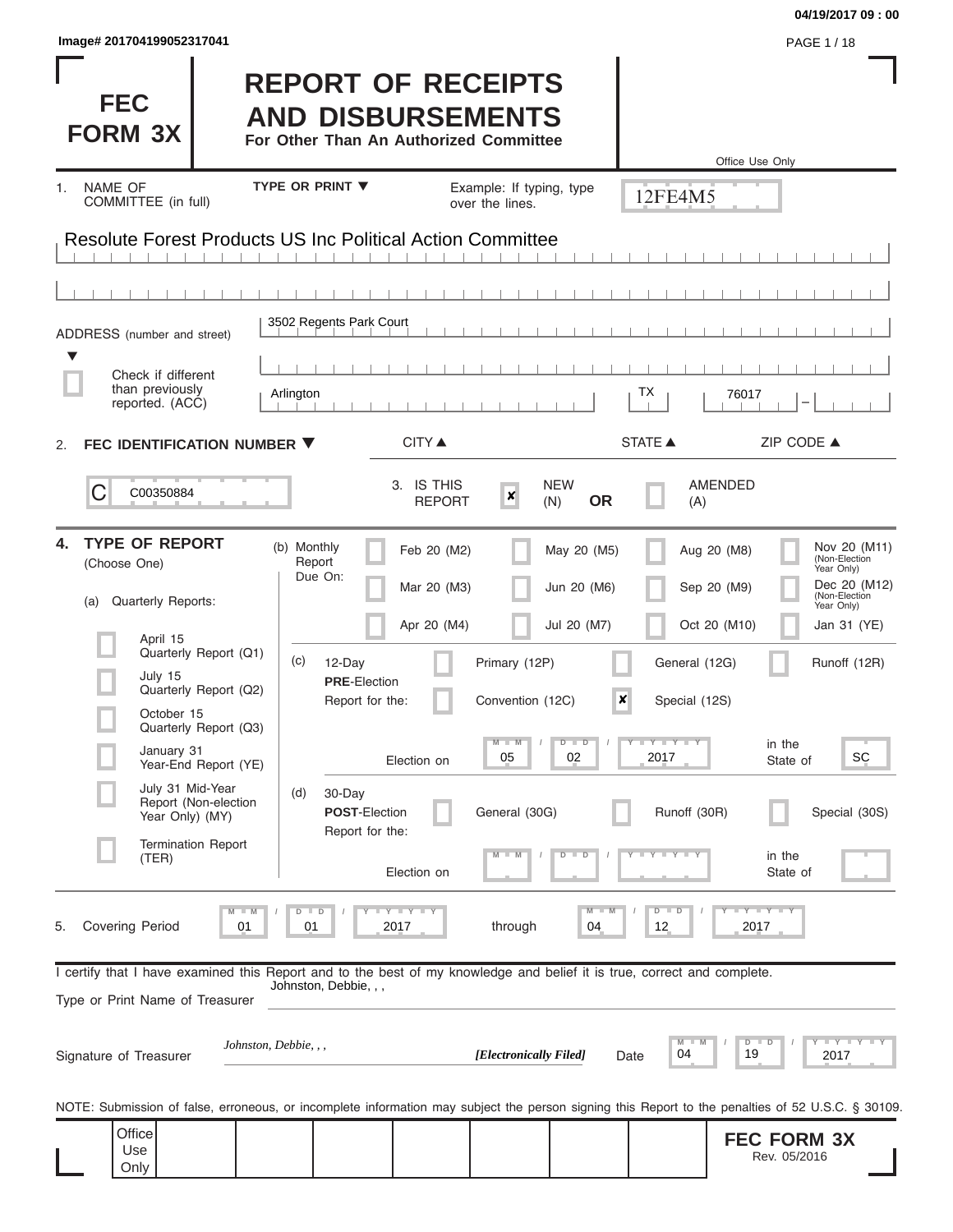✘

#### **SUMMARY PAGE OF RECEIPTS AND DISBURSEMENTS**

## Resolute Forest Products US Inc Political Action Committee

|    | Image# 201704199052317042                                                                           |                                                      |                                                 |
|----|-----------------------------------------------------------------------------------------------------|------------------------------------------------------|-------------------------------------------------|
|    | FEC Form 3X (Rev. 05/2016)                                                                          | <b>SUMMARY PAGE</b><br>OF RECEIPTS AND DISBURSEMENTS | Page 2                                          |
|    | Write or Type Committee Name                                                                        |                                                      |                                                 |
|    | <b>Resolute Forest Products US Inc Political Action Committee</b>                                   |                                                      |                                                 |
|    | Report Covering the Period:<br>From:                                                                | Y Y "<br>01<br>2017<br>01<br>To:                     | D<br>2017<br>04<br>12                           |
|    |                                                                                                     | <b>COLUMN A</b><br><b>This Period</b>                | <b>COLUMN B</b><br><b>Calendar Year-to-Date</b> |
| 6. | Cash on Hand<br>(a)<br>$-Y - Y - Y$<br>January 1,<br>2017                                           |                                                      | 44973.18                                        |
|    | Cash on Hand at<br>(b)<br>Beginning of Reporting Period                                             | 44973.18                                             |                                                 |
|    | Total Receipts (from Line 19)<br>(c)                                                                | 14714.56                                             | 14714.56                                        |
|    | Subtotal (add Lines 6(b) and<br>(d)<br>6(c) for Column A and Lines<br>6(a) and 6(c) for Column B)   | 59687.74                                             | 59687.74                                        |
| 7. | Total Disbursements (from Line 31)                                                                  | 15602.50                                             | 15602.50                                        |
| 8. | Cash on Hand at Close of<br><b>Reporting Period</b><br>(subtract Line $7$ from Line $6(d)$ )        | 44085.24                                             | 44085.24                                        |
| 9. | Debts and Obligations Owed TO<br>the Committee (Itemize all on<br>Schedule C and/or Schedule D)     | 0.00                                                 |                                                 |
|    | 10. Debts and Obligations Owed BY<br>the Committee (Itemize all on<br>Schedule C and/or Schedule D) | T.<br>0.00                                           |                                                 |

This committee has qualified as a multicandidate committee. (see FEC FORM 1M)

### **For further information contact:**

Federal Election Commission 999 E Street, NW Washington, DC 20463

Toll Free 800-424-9530 Local 202-694-1100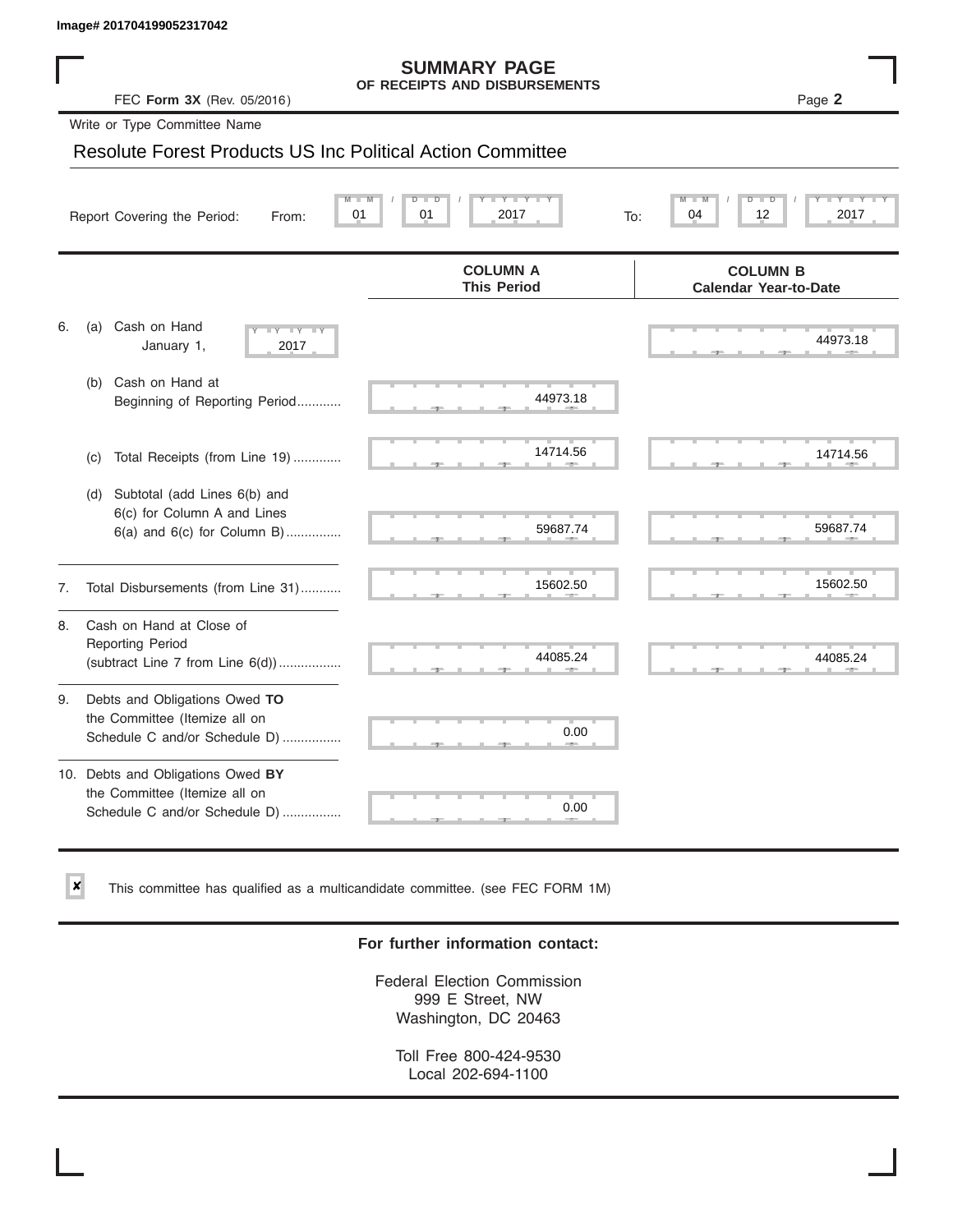### **DETAILED SUMMARY PAGE**

## Resolute Forest Products US Inc Political Action Committee

|                                                                      | <b>DETAILED SUMMARY PAGE</b>                            |                                                           |
|----------------------------------------------------------------------|---------------------------------------------------------|-----------------------------------------------------------|
| FEC Form 3X (Rev. 05/2016)                                           | of Receipts                                             | Page 3                                                    |
| Write or Type Committee Name                                         |                                                         |                                                           |
| <b>Resolute Forest Products US Inc Political Action Committee</b>    |                                                         |                                                           |
|                                                                      |                                                         |                                                           |
| $M - M$<br>01<br>Report Covering the Period:<br>From:                | $I - Y - I - Y - I - Y$<br>$D$ $D$<br>01<br>2017<br>To: | $T - Y = T - Y$<br>$M - M$<br>$D$ $D$<br>04<br>12<br>2017 |
| I. Receipts                                                          | <b>COLUMN A</b><br><b>Total This Period</b>             | <b>COLUMN B</b><br><b>Calendar Year-to-Date</b>           |
| 11. Contributions (other than loans) From:                           |                                                         |                                                           |
| Individuals/Persons Other<br>(a)                                     |                                                         |                                                           |
| <b>Than Political Committees</b>                                     | 2106.00                                                 |                                                           |
| (i) Itemized (use Schedule A)                                        |                                                         | 2106.00                                                   |
|                                                                      | 12608.56                                                | 12608.56                                                  |
| (iii) TOTAL (add                                                     |                                                         |                                                           |
| Lines $11(a)(i)$ and $(ii)$                                          | 14714.56                                                | 14714.56                                                  |
|                                                                      |                                                         |                                                           |
| Political Party Committees<br>(b)                                    | 0.00                                                    | 0.00                                                      |
| <b>Other Political Committees</b><br>(C)                             |                                                         |                                                           |
|                                                                      | 0.00                                                    | 0.00                                                      |
| Total Contributions (add Lines<br>(d)                                |                                                         |                                                           |
| $11(a)(iii)$ , (b), and (c)) (Carry                                  | 14714.56                                                | 14714.56                                                  |
| 12. Transfers From Affiliated/Other                                  |                                                         |                                                           |
|                                                                      | 0.00                                                    | 0.00                                                      |
|                                                                      |                                                         |                                                           |
|                                                                      | 0.00                                                    | 0.00                                                      |
|                                                                      |                                                         |                                                           |
| 14. Loan Repayments Received                                         | 0.00                                                    | 0.00                                                      |
| 15. Offsets To Operating Expenditures                                |                                                         |                                                           |
| (Refunds, Rebates, etc.)                                             |                                                         |                                                           |
| (Carry Totals to Line 37, page 5)                                    | 0.00                                                    | 0.00                                                      |
| 16. Refunds of Contributions Made<br>to Federal Candidates and Other |                                                         |                                                           |
| Political Committees                                                 | 0.00                                                    | 0.00                                                      |
| 17. Other Federal Receipts                                           |                                                         |                                                           |
|                                                                      | 0.00                                                    | 0.00                                                      |
| 18. Transfers from Non-Federal and Levin Funds                       |                                                         |                                                           |
| (a) Non-Federal Account                                              |                                                         |                                                           |
|                                                                      | 0.00                                                    | 0.00                                                      |
|                                                                      |                                                         | 0.00                                                      |
| (b) Levin Funds (from Schedule H5)                                   | 0.00                                                    |                                                           |
| (c) Total Transfers (add $18(a)$ and $18(b)$ )                       | 0.00                                                    | 0.00                                                      |
|                                                                      |                                                         |                                                           |
| 19. Total Receipts (add Lines 11(d),                                 |                                                         |                                                           |
| 12, 13, 14, 15, 16, 17, and 18(c)                                    | 14714.56                                                | 14714.56                                                  |
| 20. Total Federal Receipts                                           |                                                         |                                                           |
| (subtract Line 18(c) from Line 19) ▶                                 | 14714.56                                                | 14714.56                                                  |
|                                                                      | <b>AREA</b>                                             |                                                           |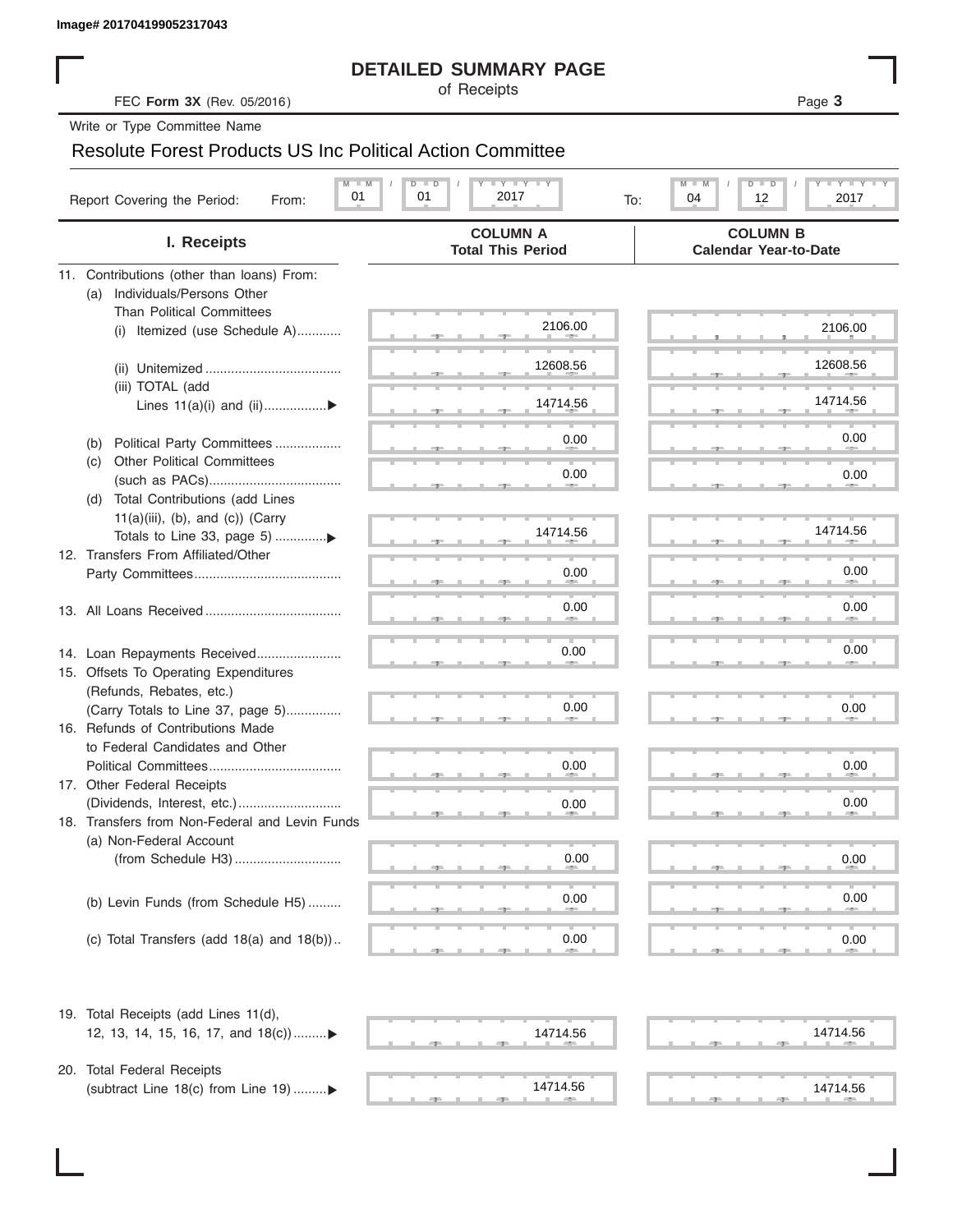I

### **DETAILED SUMMARY PAGE**

of Disbursements

| FEC Form 3X (Rev. 05/2016)                                                                                             |                                             | Page 4                                          |
|------------------------------------------------------------------------------------------------------------------------|---------------------------------------------|-------------------------------------------------|
| <b>II. Disbursements</b>                                                                                               | <b>COLUMN A</b><br><b>Total This Period</b> | <b>COLUMN B</b><br><b>Calendar Year-to-Date</b> |
| 21. Operating Expenditures:<br>(a) Allocated Federal/Non-Federal<br>Activity (from Schedule H4)                        |                                             |                                                 |
| Federal Share<br>(i)                                                                                                   | 0.00                                        | 0.00                                            |
| Non-Federal Share<br>(ii)                                                                                              | 0.00                                        | 0.00                                            |
| (b) Other Federal Operating                                                                                            | 102.50                                      | 102.50                                          |
| (c) Total Operating Expenditures<br>(add 21(a)(i), (a)(ii), and (b))  ▶                                                | 102.50                                      | 102.50                                          |
| 22. Transfers to Affiliated/Other Party                                                                                | 0.00                                        | 0.00                                            |
| 23. Contributions to<br>Federal Candidates/Committees<br>and Other Political Committees                                | -<br>15500.00                               | <b>Allen</b><br>15500.00                        |
| 24. Independent Expenditures                                                                                           | 0.00                                        | 0.00                                            |
| $(52 \text{ U.S.C. }$ § 30116(d))                                                                                      | 0.00                                        |                                                 |
|                                                                                                                        | <b>SERVICE</b>                              | 0.00                                            |
| 26. Loan Repayments Made                                                                                               | 0.00                                        | 0.00                                            |
| 28. Refunds of Contributions To:                                                                                       | 0.00                                        | 0.00                                            |
| (a) Individuals/Persons Other<br>Than Political Committees                                                             | 0.00                                        | 0.00                                            |
| Political Party Committees<br>(b)<br><b>Other Political Committees</b><br>(c)                                          | 0.00                                        | 0.00                                            |
|                                                                                                                        | 0.00                                        | 0.00                                            |
| <b>Total Contribution Refunds</b><br>(d)<br>(add Lines 28(a), (b), and (c))                                            | 0.00                                        | 0.00                                            |
| 29. Other Disbursements (Including                                                                                     | 0.00                                        | 0.00                                            |
| 30. Federal Election Activity (52 U.S.C. § 30101(20))<br>(a) Allocated Federal Election Activity<br>(from Schedule H6) |                                             |                                                 |
| (i) Federal Share                                                                                                      | 0.00                                        | 0.00                                            |
| (ii) "Levin" Share<br>Federal Election Activity Paid<br>(b)                                                            | 0.00                                        | 0.00                                            |
| Entirely With Federal Funds<br>Total Federal Election Activity (add<br>(C)                                             | 0.00                                        | 0.00                                            |
| Lines $30(a)(i)$ , $30(a)(ii)$ and $30(b))$                                                                            | 0.00                                        | 0.00                                            |
| 31. Total Disbursements (add Lines 21(c), 22,                                                                          |                                             |                                                 |
| 23, 24, 25, 26, 27, 28(d), 29 and 30(c))                                                                               | 15602.50                                    | 15602.50                                        |
| 32. Total Federal Disbursements<br>(subtract Line 21(a)(ii) and Line 30(a)(ii)                                         |                                             |                                                 |
|                                                                                                                        | 15602.50                                    | 15602.50                                        |
|                                                                                                                        |                                             |                                                 |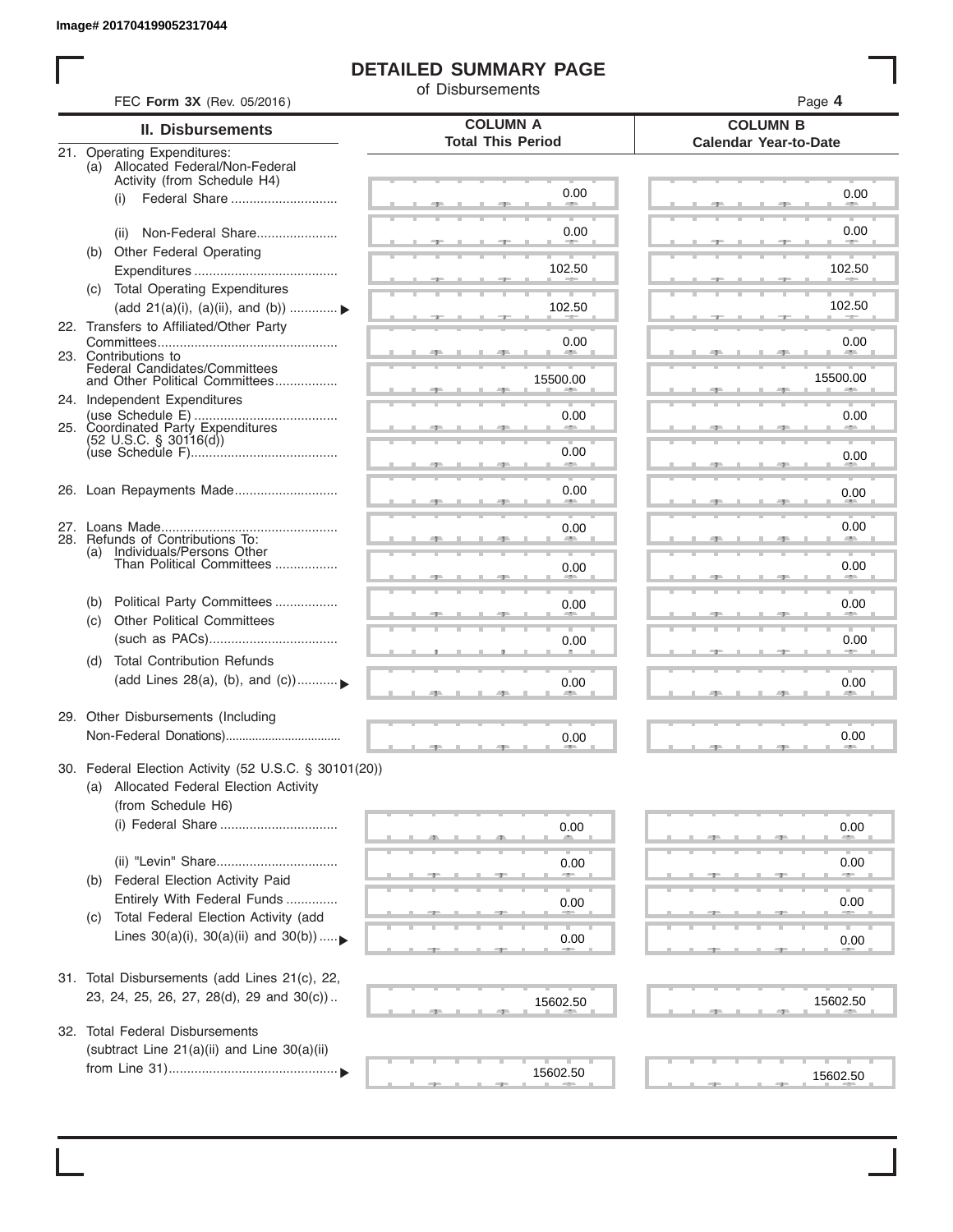ı

### **DETAILED SUMMARY PAGE**

of Disbursements

| FEC Form 3X (Rev. 05/2016)                                                     | u Disputschens                              | Page 5                                          |
|--------------------------------------------------------------------------------|---------------------------------------------|-------------------------------------------------|
| <b>III. Net Contributions/</b><br><b>Operating Expenditures</b>                | <b>COLUMN A</b><br><b>Total This Period</b> | <b>COLUMN B</b><br><b>Calendar Year-to-Date</b> |
| 33. Total Contributions (other than loans)                                     | 14714.56                                    | 14714.56                                        |
| 34. Total Contribution Refunds                                                 | 0.00                                        | 0.00                                            |
| 35. Net Contributions (other than loans)<br>(subtract Line 34 from Line 33)    | 14714.56                                    | 14714.56                                        |
| 36. Total Federal Operating Expenditures<br>(add Line 21(a)(i) and Line 21(b)) | 102.50                                      | 102.50                                          |
| 37. Offsets to Operating Expenditures                                          | 0.00                                        | 0.00                                            |
| 38. Net Operating Expenditures                                                 | 102.50                                      | 102.50                                          |
|                                                                                |                                             |                                                 |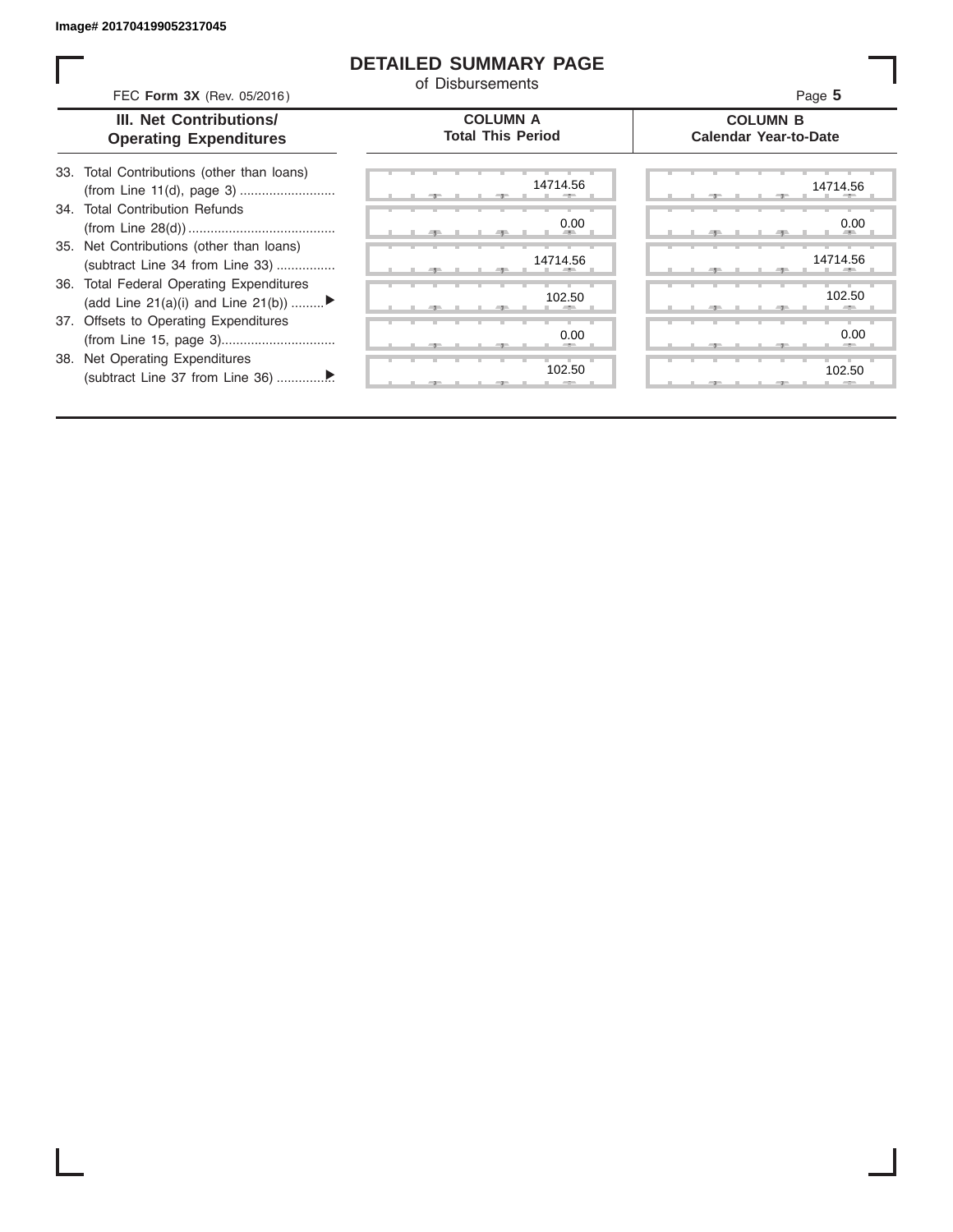# Use separate schedule(s)

| SCHEDULE A (FEC Form 3X)<br><b>ITEMIZED RECEIPTS</b>                                                                                                                                                                                                                                                                                                                                                         |                         | Use separate schedule(s)<br>for each category of the<br>Detailed Summary Page                             | 18<br>FOR LINE NUMBER:<br>PAGE<br>OF<br>6<br>(check only one)<br>$\overline{\mathbf{x}}$   11a<br>11 <sub>b</sub><br>11 <sub>c</sub><br>12<br>13<br>14<br>15<br>16<br>17                        |
|--------------------------------------------------------------------------------------------------------------------------------------------------------------------------------------------------------------------------------------------------------------------------------------------------------------------------------------------------------------------------------------------------------------|-------------------------|-----------------------------------------------------------------------------------------------------------|-------------------------------------------------------------------------------------------------------------------------------------------------------------------------------------------------|
| Any information copied from such Reports and Statements may not be sold or used by any person for the purpose of soliciting contributions<br>or for commercial purposes, other than using the name and address of any political committee to solicit contributions from such committee.<br>NAME OF COMMITTEE (In Full)<br><b>Resolute Forest Products US Inc Political Action Committee</b>                  |                         |                                                                                                           |                                                                                                                                                                                                 |
| Full Name of Individual (Last, First, Middle Initial) or Full Organization Name<br>Baldwin, Blair, F,,<br>А.<br>Mailing Address 5300 CURETON FERRY ROAD<br>City<br><b>CATAWBA</b><br>FEC ID number of contributing<br>federal political committee.<br>Name of Employer (for Individual)<br>Resolute Forest Products US Inc.<br>Receipt For:<br>Primary<br>General<br>Other (specify) $\blacktriangledown$    | State<br>SC<br>C        | Zip Code<br>29704<br>Occupation (for Individual)<br>Manager Woods<br>Aggregate Year-to-Date ▼<br>300.00   | Date of Receipt<br>$M - M$ /<br>$D$ $D$<br>$Y - Y$<br>03<br>31<br>2017<br><b>Transaction ID: A2017-480308</b><br>Amount of Each Receipt this Period<br>100.00<br><b>COLLECTIVE</b><br>Memo Item |
| Full Name of Individual (Last, First, Middle Initial) or Full Organization Name<br><b>B.</b> Clausen, Todd, , ,<br>Mailing Address 701 Fourth Avenue PO Box 277<br>City<br>Menominee<br>FEC ID number of contributing<br>federal political committee.<br>Name of Employer (for Individual)<br>Resolute Forest Products US Inc.<br>Receipt For:<br>Primary<br>General<br>Other (specify) $\blacktriangledown$ | <b>State</b><br>MI<br>С | Zip Code<br>49858<br>Occupation (for Individual)<br>General Manager<br>Aggregate Year-to-Date ▼<br>201.30 | Date of Receipt<br>$M - M$<br>Y TYT<br>$D$ $D$<br>03<br>2017<br>24<br><b>Transaction ID: A2017-481785</b><br>Amount of Each Receipt this Period<br>33.55<br>Memo Item                           |
| Full Name of Individual (Last, First, Middle Initial) or Full Organization Name<br>$c.$ Clausen, Todd, $, ,$<br>Mailing Address 701 Fourth Avenue PO Box 277<br>City<br>Menominee<br>FEC ID number of contributing<br>federal political committee.<br>Name of Employer (for Individual)<br>Resolute Forest Products US Inc.<br>Receipt For:<br>Primary<br>General<br>Other (specify)                         | State<br>MI<br>С        | Zip Code<br>49858<br>Occupation (for Individual)<br>General Manager<br>Aggregate Year-to-Date ▼<br>234.85 | Date of Receipt<br>$M - M$<br>$D$ $D$<br>$+Y+Y+Y$<br>04<br>07<br>2017<br><b>Transaction ID : A2017-567878</b><br>Amount of Each Receipt this Period<br>33.55<br>Memo Item                       |
|                                                                                                                                                                                                                                                                                                                                                                                                              |                         |                                                                                                           | 167.10<br>$-1$                                                                                                                                                                                  |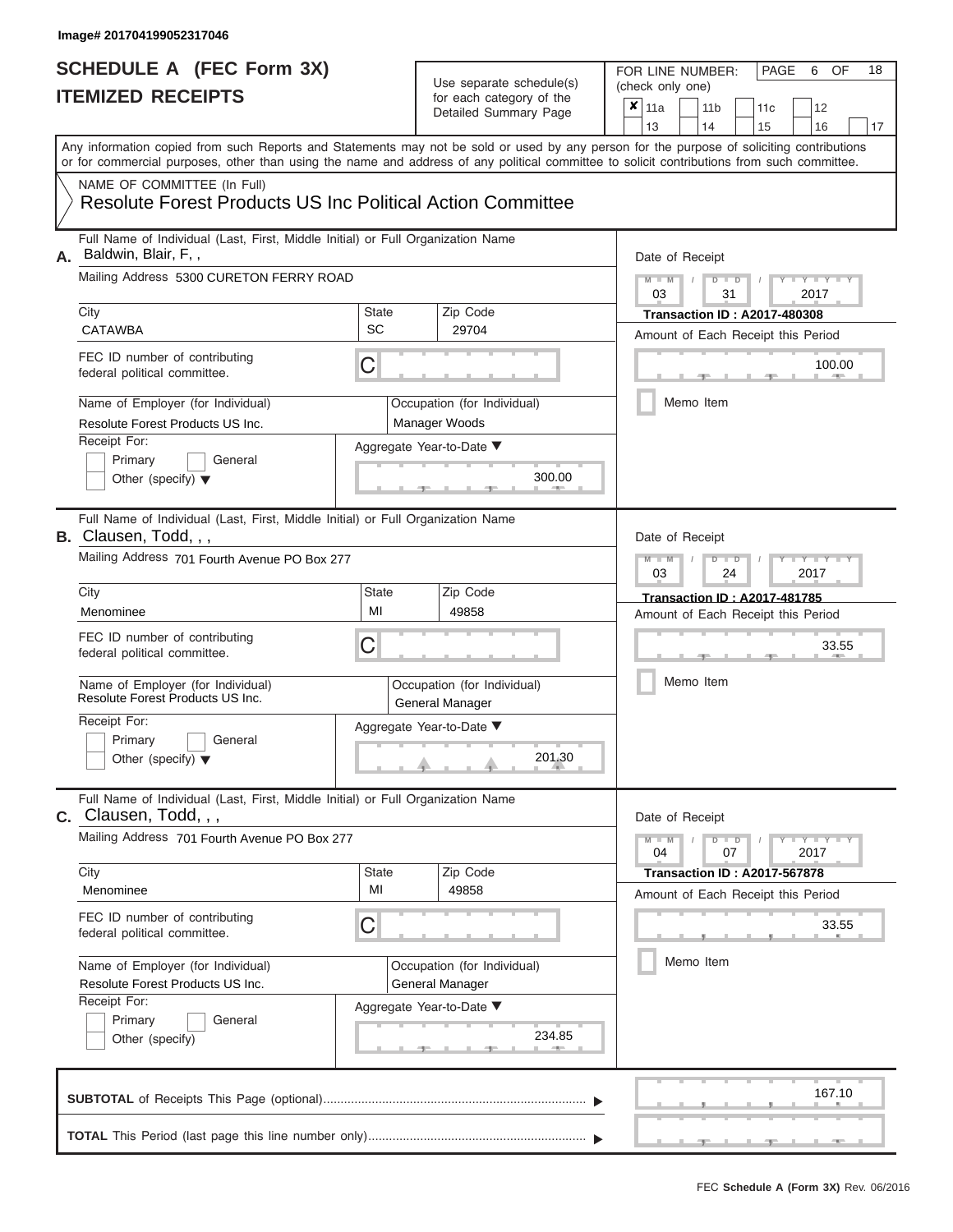# page# 201704199052317047<br>**Denge# 201704199052317047 / PAGE 7/ 18<br>Denge# 201704199052317047 / PAGE 7/ 18**

Ī **Form/Schedule: SA11AI Transaction ID :** 

> Please note that the PAC is aware that we follow an alternate method of itemizing payroll receipts rather than the suggested manner of disclosing a single total for the reporting period along with the amount deducted per pay period. Because the amounts collected per pay period may change often during the time covered by a single report we find that reporting individual deductions separately more accurately discloses how the receipts are collected.

**Form/Schedule: Transaction ID:**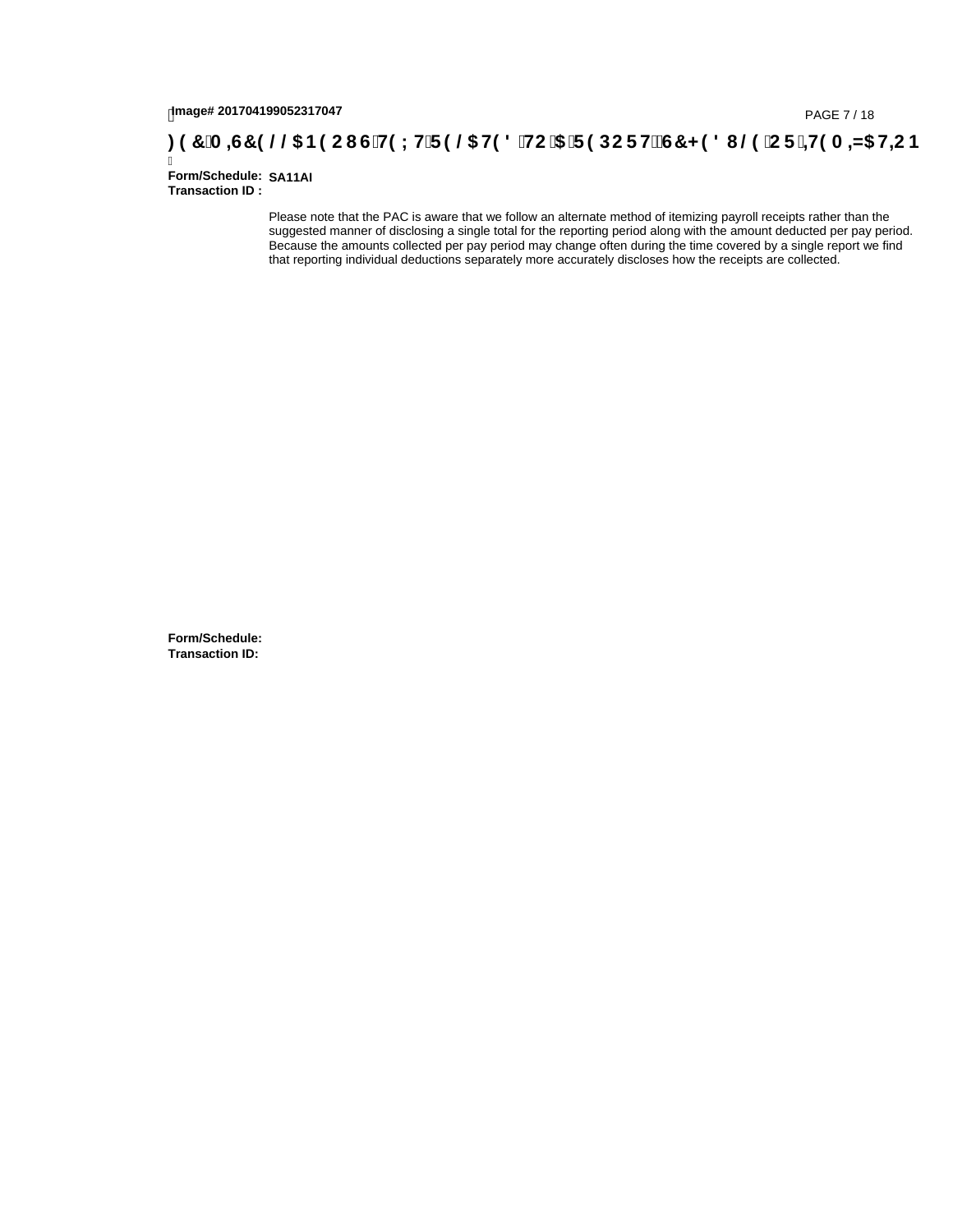# **SCHEDULE A (FEC Form 3X)**

# Use separate schedule(s)

| SCHEDULE A (FEC Form 3X)<br><b>ITEMIZED RECEIPTS</b>                                                                                                                                                                                                                                                                                                                                                                |                                | Use separate schedule(s)<br>for each category of the<br>Detailed Summary Page                                           | FOR LINE NUMBER:<br>PAGE<br>OF<br>18<br>8<br>(check only one)<br>$\boldsymbol{x}$<br>11a<br>11 <sub>b</sub><br>12<br>11c<br>13<br>14<br>15<br>16                                                   |
|---------------------------------------------------------------------------------------------------------------------------------------------------------------------------------------------------------------------------------------------------------------------------------------------------------------------------------------------------------------------------------------------------------------------|--------------------------------|-------------------------------------------------------------------------------------------------------------------------|----------------------------------------------------------------------------------------------------------------------------------------------------------------------------------------------------|
| Any information copied from such Reports and Statements may not be sold or used by any person for the purpose of soliciting contributions<br>or for commercial purposes, other than using the name and address of any political committee to solicit contributions from such committee.<br>NAME OF COMMITTEE (In Full)<br><b>Resolute Forest Products US Inc Political Action Committee</b>                         |                                |                                                                                                                         | 17                                                                                                                                                                                                 |
| Full Name of Individual (Last, First, Middle Initial) or Full Organization Name<br>Cumberton, Kent, , ,<br>А.<br>Mailing Address 5020 HIGHWAY 11 SOUTH<br>City<br><b>CALHOUN</b><br>FEC ID number of contributing<br>federal political committee.<br>Name of Employer (for Individual)<br>Resolute Forest Products US Inc.<br>Receipt For:<br>Primary<br>General<br>Other (specify) $\blacktriangledown$            | <b>State</b><br><b>TN</b><br>С | Zip Code<br>37309<br>Occupation (for Individual)<br>General Manager<br>Aggregate Year-to-Date ▼<br>239.01               | Date of Receipt<br>$M - M$<br>$D$ $D$<br>Y TY T<br>$\sqrt{ }$<br>03<br>31<br>2017<br><b>Transaction ID: A2017-480333</b><br>Amount of Each Receipt this Period<br>79.67<br><b>AND</b><br>Memo Item |
| Full Name of Individual (Last, First, Middle Initial) or Full Organization Name<br><b>B.</b> deCordoba, Carlos, M,,<br>Mailing Address 10 SOUTH ACADEMY STREET<br>City<br><b>GREENVILLE</b><br>FEC ID number of contributing<br>federal political committee.<br>Name of Employer (for Individual)<br>Resolute Forest Products US Inc.<br>Receipt For:<br>Primary<br>General<br>Other (specify) $\blacktriangledown$ | <b>State</b><br><b>SC</b><br>С | Zip Code<br>29601<br>Occupation (for Individual)<br><b>VP International Sales</b><br>Aggregate Year-to-Date ▼<br>365.90 | Date of Receipt<br>$M - M$<br>$D$ $\Box$ $D$<br>Y Y Y<br>02<br>2017<br>28<br><b>Transaction ID: A2017-480101</b><br>Amount of Each Receipt this Period<br>182.95<br>Memo Item                      |
| Full Name of Individual (Last, First, Middle Initial) or Full Organization Name<br><b>c.</b> deCordoba, Carlos, M,,<br>Mailing Address 10 SOUTH ACADEMY STREET<br>City<br><b>GREENVILLE</b><br>FEC ID number of contributing<br>federal political committee.<br>Name of Employer (for Individual)<br>Resolute Forest Products US Inc.<br>Receipt For:<br>Primary<br>General<br>Other (specify)                      | <b>State</b><br>SC<br>С        | Zip Code<br>29601<br>Occupation (for Individual)<br><b>VP International Sales</b><br>Aggregate Year-to-Date ▼<br>548.85 | Date of Receipt<br>$M - M$<br>$D$ $D$<br>$+Y+Y+Y$<br>31<br>2017<br>03<br><b>Transaction ID: A2017-480339</b><br>Amount of Each Receipt this Period<br>182.95<br>Memo Item                          |
|                                                                                                                                                                                                                                                                                                                                                                                                                     |                                |                                                                                                                         | 445.57                                                                                                                                                                                             |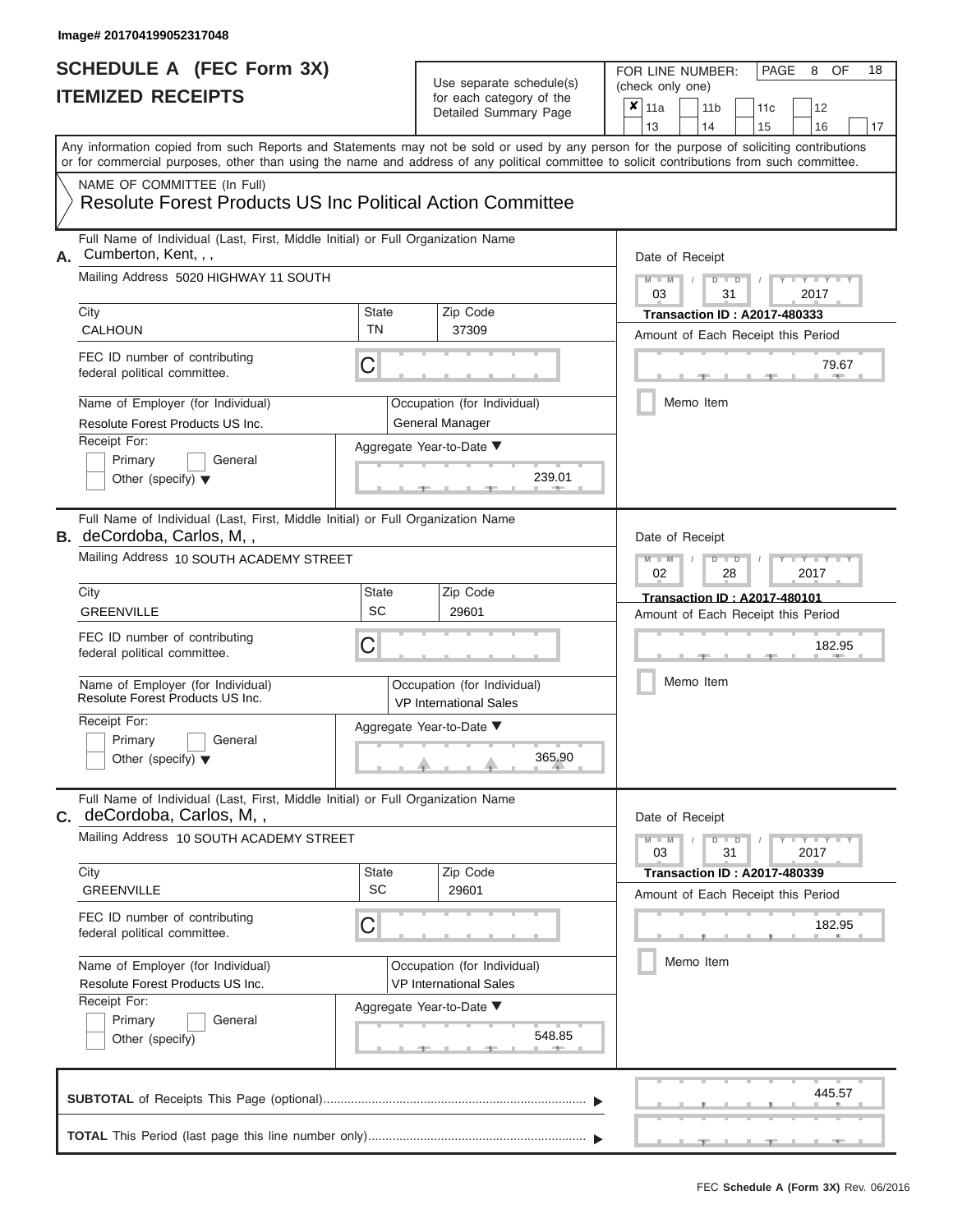| SCHEDULE A (FEC Form 3X)<br><b>ITEMIZED RECEIPTS</b>                                                                                                                                                                                                                                                                                                                                               |                         | Use separate schedule(s)<br>for each category of the<br>Detailed Summary Page                                              | 18<br>FOR LINE NUMBER:<br>PAGE<br>9<br>OF<br>(check only one)<br>$\overline{\mathbf{x}}$   11a<br>11 <sub>b</sub><br>11 <sub>c</sub><br>12<br>13<br>14<br>15<br>16<br>17                 |
|----------------------------------------------------------------------------------------------------------------------------------------------------------------------------------------------------------------------------------------------------------------------------------------------------------------------------------------------------------------------------------------------------|-------------------------|----------------------------------------------------------------------------------------------------------------------------|------------------------------------------------------------------------------------------------------------------------------------------------------------------------------------------|
| Any information copied from such Reports and Statements may not be sold or used by any person for the purpose of soliciting contributions<br>or for commercial purposes, other than using the name and address of any political committee to solicit contributions from such committee.<br>NAME OF COMMITTEE (In Full)<br><b>Resolute Forest Products US Inc Political Action Committee</b>        |                         |                                                                                                                            |                                                                                                                                                                                          |
| Full Name of Individual (Last, First, Middle Initial) or Full Organization Name<br>A. Hand, Charles, J,,<br>Mailing Address 1000 PAPERMILL ROAD<br>City<br><b>GRENADA</b><br>FEC ID number of contributing<br>federal political committee.<br>Name of Employer (for Individual)<br>Resolute Forest Products US Inc.<br>Receipt For:<br>Primary<br>General<br>Other (specify) $\blacktriangledown$  | <b>State</b><br>МS<br>С | Zip Code<br>38901<br>Occupation (for Individual)<br>Supt Pulp<br>Aggregate Year-to-Date ▼<br>288.81                        | Date of Receipt<br>$M$ – $M$ /<br>$D$ $D$<br>Y TY T<br>03<br>31<br>2017<br><b>Transaction ID: A2017-480373</b><br>Amount of Each Receipt this Period<br>96.27<br><b>AND</b><br>Memo Item |
| Full Name of Individual (Last, First, Middle Initial) or Full Organization Name<br>B. Hogg, Patrick, L,,<br>Mailing Address 17589 PLANT ROAD<br>City<br><b>COOSA PINES</b><br>FEC ID number of contributing<br>federal political committee.<br>Name of Employer (for Individual)<br>Resolute Forest Products US Inc.<br>Receipt For:<br>Primary<br>General<br>Other (specify) $\blacktriangledown$ | State<br>AL<br>С        | Zip Code<br>35044<br>Occupation (for Individual)<br>General Manager<br>Aggregate Year-to-Date ▼<br>231.24                  | Date of Receipt<br>$M - M$<br>Y TY<br>$D$ $D$<br>03<br>31<br>2017<br><b>Transaction ID: A2017-480224</b><br>Amount of Each Receipt this Period<br>77.08<br>Memo Item                     |
| Full Name of Individual (Last, First, Middle Initial) or Full Organization Name<br>$c.$ Kursman, Seth, , ,<br>Mailing Address 807-901 de la Commune est<br>City<br>Montreal<br>FEC ID number of contributing<br>federal political committee.<br>Name of Employer (for Individual)<br>Resolute Forest Products US Inc.<br>Receipt For:<br>Primary<br>General<br>Other (specify)                     | <b>State</b><br>ZZ<br>С | Zip Code<br>00000<br>Occupation (for Individual)<br>VP Communications & Govt Affairs<br>Aggregate Year-to-Date ▼<br>306.61 | Date of Receipt<br>$M - M$<br>$D$ $D$<br>$+Y+Y+Y$<br>02<br>28<br>2017<br><b>Transaction ID: A2017-306754</b><br>Amount of Each Receipt this Period<br>152.06<br>Memo Item                |
|                                                                                                                                                                                                                                                                                                                                                                                                    |                         |                                                                                                                            | 325.41<br>$-9$<br>$-1$                                                                                                                                                                   |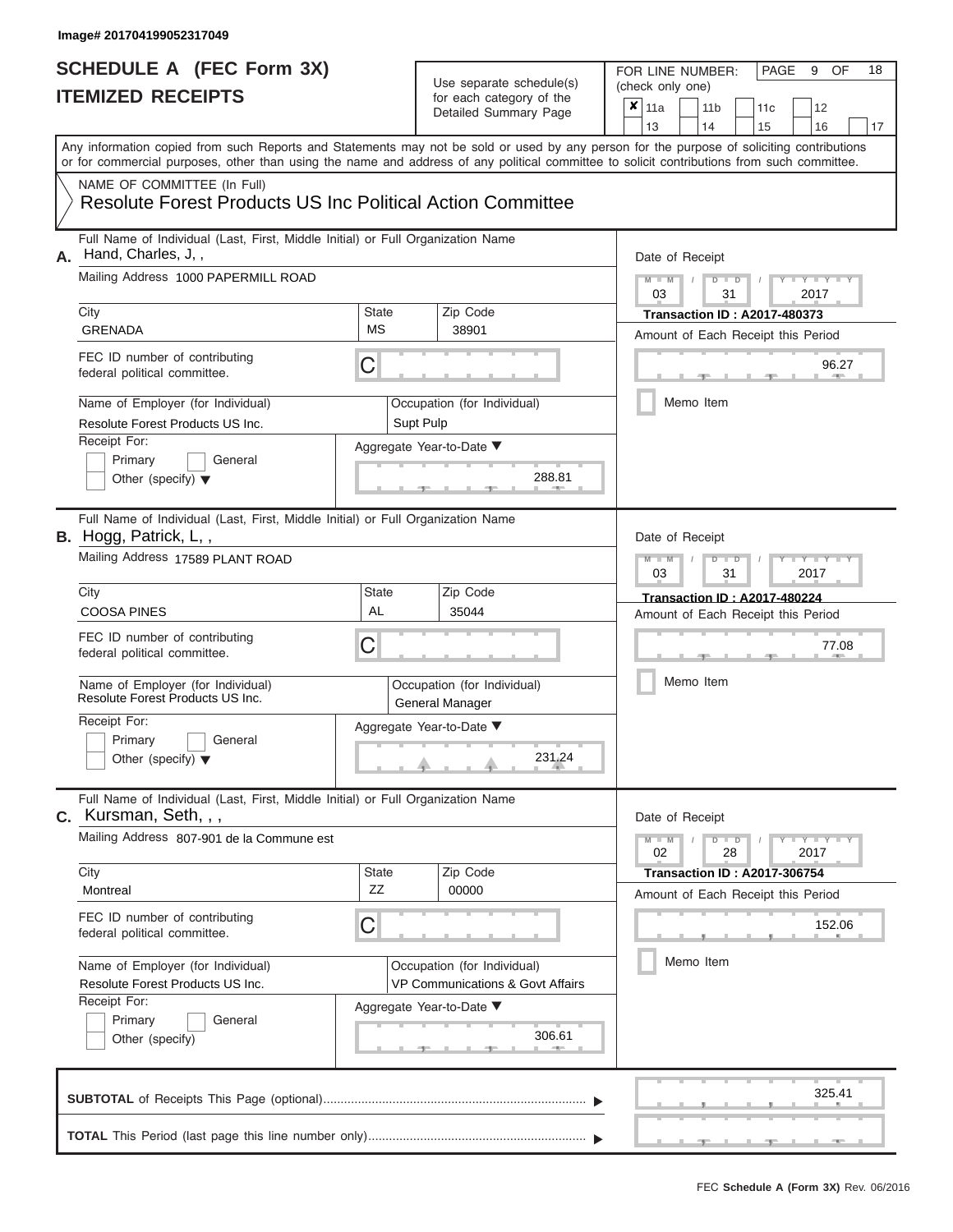| ITEMIZED RECEIPTS                                                                                                                                        |                          | for each category of the<br>Detailed Summary Page                  | ×<br>11a<br>11 <sub>b</sub><br>11 <sub>c</sub><br>12<br>13<br>14<br>15<br>16<br>17                                                                                                                                                                                                      |
|----------------------------------------------------------------------------------------------------------------------------------------------------------|--------------------------|--------------------------------------------------------------------|-----------------------------------------------------------------------------------------------------------------------------------------------------------------------------------------------------------------------------------------------------------------------------------------|
|                                                                                                                                                          |                          |                                                                    | Any information copied from such Reports and Statements may not be sold or used by any person for the purpose of soliciting contributions<br>or for commercial purposes, other than using the name and address of any political committee to solicit contributions from such committee. |
| NAME OF COMMITTEE (In Full)<br><b>Resolute Forest Products US Inc Political Action Committee</b>                                                         |                          |                                                                    |                                                                                                                                                                                                                                                                                         |
| Full Name of Individual (Last, First, Middle Initial) or Full Organization Name<br>Kursman, Seth, , ,<br>А.<br>Mailing Address 807-901 de la Commune est |                          |                                                                    | Date of Receipt                                                                                                                                                                                                                                                                         |
| City                                                                                                                                                     | State                    | Zip Code                                                           | $M - M$<br>$\mathbf{I} = \mathbf{Y} + \mathbf{Y} + \mathbf{I}$<br>ъ<br>$\Box$<br>03<br>31<br>2017<br><b>Transaction ID: A2017-463635</b>                                                                                                                                                |
| Montreal                                                                                                                                                 | ZZ                       | 00000                                                              | Amount of Each Receipt this Period                                                                                                                                                                                                                                                      |
| FEC ID number of contributing<br>federal political committee.                                                                                            | С                        |                                                                    | 152.38                                                                                                                                                                                                                                                                                  |
| Name of Employer (for Individual)<br>Resolute Forest Products US Inc.<br>Receipt For:                                                                    |                          | Occupation (for Individual)<br>VP Communications & Govt Affairs    | Memo Item                                                                                                                                                                                                                                                                               |
| Primary<br>General<br>Other (specify) $\blacktriangledown$                                                                                               | Aggregate Year-to-Date ▼ | 458.99                                                             |                                                                                                                                                                                                                                                                                         |
| Full Name of Individual (Last, First, Middle Initial) or Full Organization Name<br>B. Lindgren, Derrick, A,,                                             |                          |                                                                    | Date of Receipt                                                                                                                                                                                                                                                                         |
| Mailing Address 2434 Doug Barnard Pkwy                                                                                                                   |                          |                                                                    | Y TYT<br>$\overline{\mathsf{M}}$<br>$\blacksquare$<br>ಂ<br>D<br>2017<br>03<br>31                                                                                                                                                                                                        |
| City<br>August                                                                                                                                           | State<br>GA              | Zip Code<br>30906                                                  | <b>Transaction ID: A2017-480235</b><br>Amount of Each Receipt this Period                                                                                                                                                                                                               |
| FEC ID number of contributing<br>federal political committee.                                                                                            | С                        |                                                                    | 90.18                                                                                                                                                                                                                                                                                   |
| Name of Employer (for Individual)<br>Resolute Forest Products US Inc.                                                                                    |                          | Occupation (for Individual)<br>General Manager                     | Memo Item                                                                                                                                                                                                                                                                               |
| Receipt For:<br>Primary<br>General<br>Other (specify) $\blacktriangledown$                                                                               | Aggregate Year-to-Date ▼ | 270.54                                                             |                                                                                                                                                                                                                                                                                         |
| Full Name of Individual (Last, First, Middle Initial) or Full Organization Name<br>Martin, Robert, P,,<br>С.                                             |                          |                                                                    | Date of Receipt                                                                                                                                                                                                                                                                         |
| Mailing Address 5020 HIGHWAY 11 SOUTH                                                                                                                    |                          |                                                                    | $M - M$<br>$Y - Y - Y$<br>D<br>$\blacksquare$<br>31<br>03<br>2017                                                                                                                                                                                                                       |
| City<br><b>CALHOUN</b>                                                                                                                                   | <b>State</b><br>TN       | Zip Code<br>37309                                                  | <b>Transaction ID: A2017-480238</b><br>Amount of Each Receipt this Period                                                                                                                                                                                                               |
| FEC ID number of contributing<br>federal political committee.                                                                                            | C                        |                                                                    | 89.70                                                                                                                                                                                                                                                                                   |
| Name of Employer (for Individual)<br>Resolute Forest Products US Inc.                                                                                    |                          | Occupation (for Individual)<br><b>Manager Business Improvement</b> | Memo Item                                                                                                                                                                                                                                                                               |
| Receipt For:<br>Primary<br>General<br>Other (specify)                                                                                                    | Aggregate Year-to-Date ▼ | 269.10                                                             |                                                                                                                                                                                                                                                                                         |
|                                                                                                                                                          |                          |                                                                    | 332.26                                                                                                                                                                                                                                                                                  |
|                                                                                                                                                          |                          |                                                                    |                                                                                                                                                                                                                                                                                         |

PAGE 10 OF 18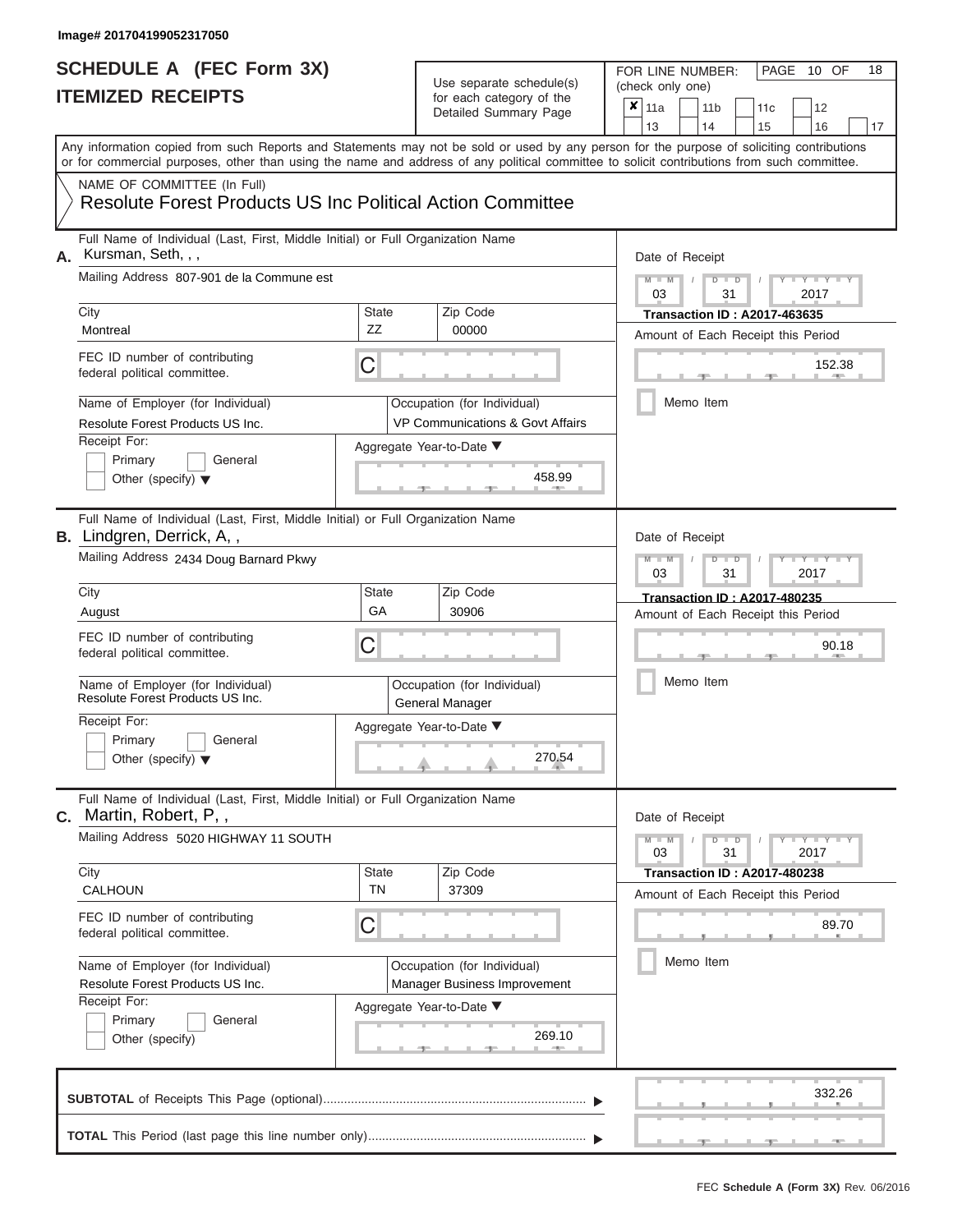# **SCHEDULE A (FEC Form 3X)**

# Use separate schedule(s)

| SCHEDULE A (FEC Form 3X)<br><b>ITEMIZED RECEIPTS</b>                                                                                                                                                                                                                                                                                                                                                                 |                         | Use separate schedule(s)<br>for each category of the<br>Detailed Summary Page                                       | FOR LINE NUMBER:<br>PAGE 11 OF<br>18<br>(check only one)<br>$\boldsymbol{\mathsf{x}}$<br>11a<br>11 <sub>b</sub><br>12<br>11c<br>13<br>14<br>15<br>16<br>17                                                                                                                |
|----------------------------------------------------------------------------------------------------------------------------------------------------------------------------------------------------------------------------------------------------------------------------------------------------------------------------------------------------------------------------------------------------------------------|-------------------------|---------------------------------------------------------------------------------------------------------------------|---------------------------------------------------------------------------------------------------------------------------------------------------------------------------------------------------------------------------------------------------------------------------|
| Any information copied from such Reports and Statements may not be sold or used by any person for the purpose of soliciting contributions<br>or for commercial purposes, other than using the name and address of any political committee to solicit contributions from such committee.<br>NAME OF COMMITTEE (In Full)<br><b>Resolute Forest Products US Inc Political Action Committee</b>                          |                         |                                                                                                                     |                                                                                                                                                                                                                                                                           |
| Full Name of Individual (Last, First, Middle Initial) or Full Organization Name<br>Mynatt, Alan, E,,<br>А.<br>Mailing Address 5020 HIGHWAY 11 SOUTH<br>City<br><b>CALHOUN</b><br>FEC ID number of contributing<br>federal political committee.<br>Name of Employer (for Individual)<br>Resolute Forest Products US Inc.<br>Receipt For:<br>Primary<br>General<br>Other (specify) $\blacktriangledown$                | State<br><b>TN</b><br>С | Zip Code<br>37309<br>Occupation (for Individual)<br><b>Manager Production</b><br>Aggregate Year-to-Date ▼<br>213.06 | Date of Receipt<br>$M - M$<br>$D$ $D$<br>$Y - Y - T$<br>$\sqrt{ }$<br>03<br>31<br>2017<br><b>Transaction ID: A2017-480248</b><br>Amount of Each Receipt this Period<br>71.02<br>$-$<br>Memo Item                                                                          |
| Full Name of Individual (Last, First, Middle Initial) or Full Organization Name<br><b>B.</b> Ovanessian, Ovanes, , ,<br>Mailing Address 10 SOUTH ACADEMY STREET<br>City<br><b>GREENVILLE</b><br>FEC ID number of contributing<br>federal political committee.<br>Name of Employer (for Individual)<br>Resolute Forest Products US Inc.<br>Receipt For:<br>Primary<br>General<br>Other (specify) $\blacktriangledown$ | State<br><b>SC</b><br>С | Zip Code<br>29601<br>Occupation (for Individual)<br>VP Paper Sales NA<br>Aggregate Year-to-Date ▼<br>250.05         | Date of Receipt<br>$M - M$<br>$D$ $\Box$ $D$<br>Y TY<br>03<br>31<br>2017<br><b>Transaction ID: A2017-480256</b><br>Amount of Each Receipt this Period<br>83.35<br>Memo Item                                                                                               |
| Full Name of Individual (Last, First, Middle Initial) or Full Organization Name<br>C. Palmer, Scott, A,,<br>Mailing Address 17589 PLANT ROAD<br>City<br><b>COOSA PINES</b><br>FEC ID number of contributing<br>federal political committee.<br>Name of Employer (for Individual)<br>Resolute Forest Products US Inc.<br>Receipt For:<br>Primary<br>General<br>Other (specify)                                        | State<br>AL<br>С        | Zip Code<br>35044<br>Occupation (for Individual)<br>General Manager<br>Aggregate Year-to-Date ▼<br>208.34           | Date of Receipt<br>$M - M$<br>$D$ $D$<br>$\blacksquare \blacksquare \mathsf{Y} \mathrel{\sqsubseteq} \mathsf{Y} \mathrel{\sqsubseteq} \mathsf{Y}$<br>28<br>02<br>2017<br><b>Transaction ID: A2017-480178</b><br>Amount of Each Receipt this Period<br>104.17<br>Memo Item |
|                                                                                                                                                                                                                                                                                                                                                                                                                      |                         |                                                                                                                     | 258.54                                                                                                                                                                                                                                                                    |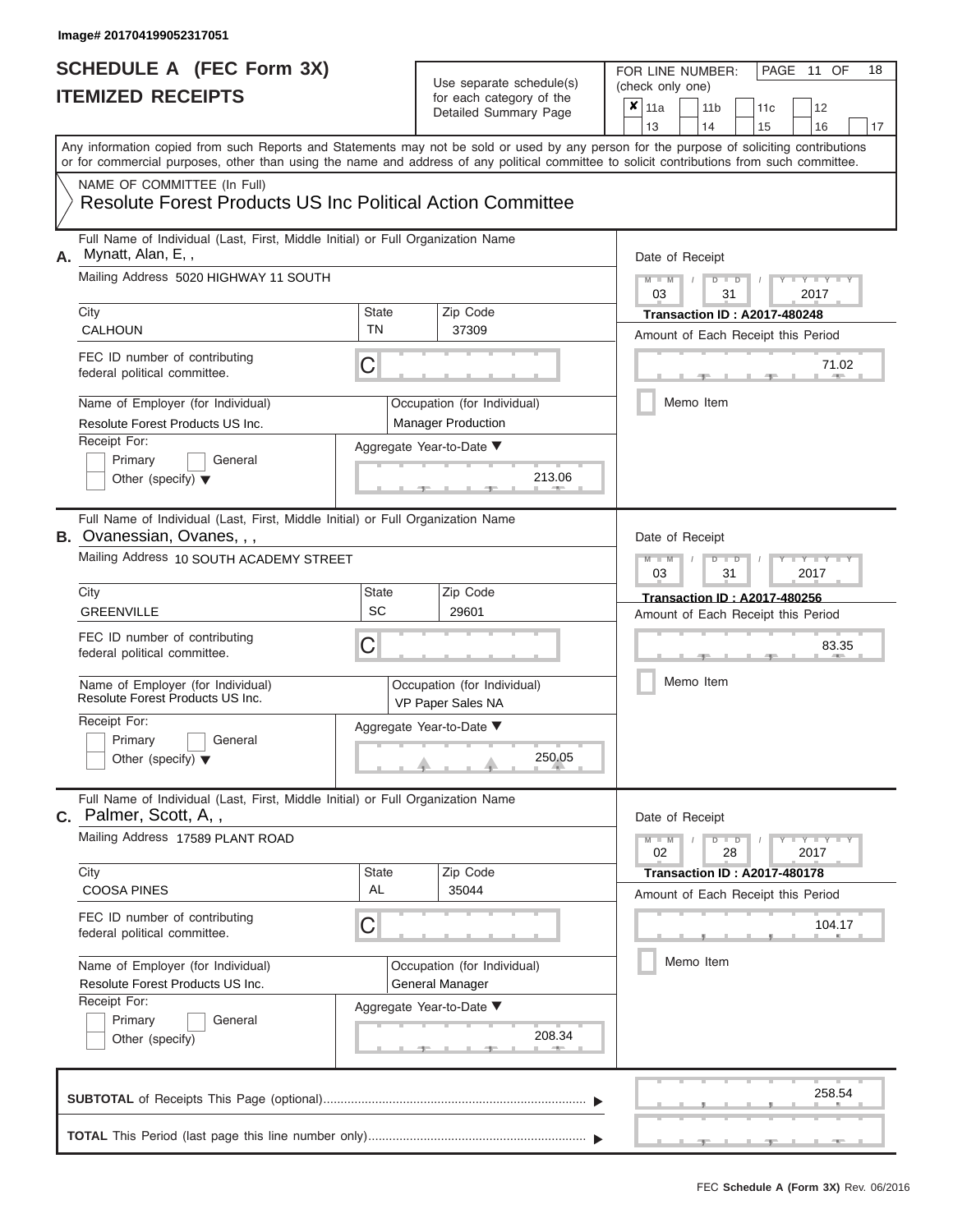| SCHEDULE A (FEC Form 3X)<br><b>ITEMIZED RECEIPTS</b>                                                                                                                                                                                                                                                                                                                                                                |                                | Use separate schedule(s)<br>for each category of the<br>Detailed Summary Page                                           | 18<br>FOR LINE NUMBER:<br>PAGE 12 OF<br>(check only one)<br>$\overline{\mathbf{x}}$   11a<br>11 <sub>b</sub><br>11 <sub>c</sub><br>12<br>13<br>14<br>15<br>16<br>17                          |
|---------------------------------------------------------------------------------------------------------------------------------------------------------------------------------------------------------------------------------------------------------------------------------------------------------------------------------------------------------------------------------------------------------------------|--------------------------------|-------------------------------------------------------------------------------------------------------------------------|----------------------------------------------------------------------------------------------------------------------------------------------------------------------------------------------|
| Any information copied from such Reports and Statements may not be sold or used by any person for the purpose of soliciting contributions<br>or for commercial purposes, other than using the name and address of any political committee to solicit contributions from such committee.<br>NAME OF COMMITTEE (In Full)<br><b>Resolute Forest Products US Inc Political Action Committee</b>                         |                                |                                                                                                                         |                                                                                                                                                                                              |
| Full Name of Individual (Last, First, Middle Initial) or Full Organization Name<br>A. Palmer, Scott, A,,<br>Mailing Address 17589 PLANT ROAD<br>City<br><b>COOSA PINES</b><br>FEC ID number of contributing<br>federal political committee.<br>Name of Employer (for Individual)<br>Resolute Forest Products US Inc.<br>Receipt For:<br>Primary<br>General<br>Other (specify) $\blacktriangledown$                  | <b>State</b><br>AL<br>С        | Zip Code<br>35044<br>Occupation (for Individual)<br>General Manager<br>Aggregate Year-to-Date ▼<br>312.51               | Date of Receipt<br>$M$ – $M$ /<br>$D$ $D$<br>Y TY T<br>03<br>31<br>2017<br><b>Transaction ID: A2017-480259</b><br>Amount of Each Receipt this Period<br>104.17<br><b>AND IN</b><br>Memo Item |
| Full Name of Individual (Last, First, Middle Initial) or Full Organization Name<br><b>B.</b> Tremblay, Richard, J,,<br>Mailing Address 10 SOUTH ACADEMY STREET<br>City<br><b>GREENVILLE</b><br>FEC ID number of contributing<br>federal political committee.<br>Name of Employer (for Individual)<br>Resolute Forest Products US Inc.<br>Receipt For:<br>Primary<br>General<br>Other (specify) $\blacktriangledown$ | State<br><b>SC</b><br>С        | Zip Code<br>29601<br>Occupation (for Individual)<br>SVP Pulp and Paper Operations<br>Aggregate Year-to-Date ▼<br>300.00 | Date of Receipt<br>$M - M$<br>$D$ $D$<br>Y I Y I<br>03<br>31<br>2017<br><b>Transaction ID: A2017-480283</b><br>Amount of Each Receipt this Period<br>100.00<br>Memo Item                     |
| Full Name of Individual (Last, First, Middle Initial) or Full Organization Name<br>C. Wilmoth, Brian, M,,<br>Mailing Address 5300 Cureton Ferry Rd.<br>City<br>Catawba<br>FEC ID number of contributing<br>federal political committee.<br>Name of Employer (for Individual)<br>Resolute Forest Products US Inc.<br>Receipt For:<br>Primary<br>General<br>Other (specify)                                           | <b>State</b><br><b>SC</b><br>С | Zip Code<br>29704<br>Occupation (for Individual)<br>Manager Pulp<br>Aggregate Year-to-Date ▼<br>292.12                  | Date of Receipt<br>$M - M$<br>$D$ $D$<br>$-Y - Y - Y - Y$<br>02<br>28<br>2017<br><b>Transaction ID: A2017-480212</b><br>Amount of Each Receipt this Period<br>146.06<br>Memo Item            |
|                                                                                                                                                                                                                                                                                                                                                                                                                     |                                |                                                                                                                         | 350.23<br>$-1$                                                                                                                                                                               |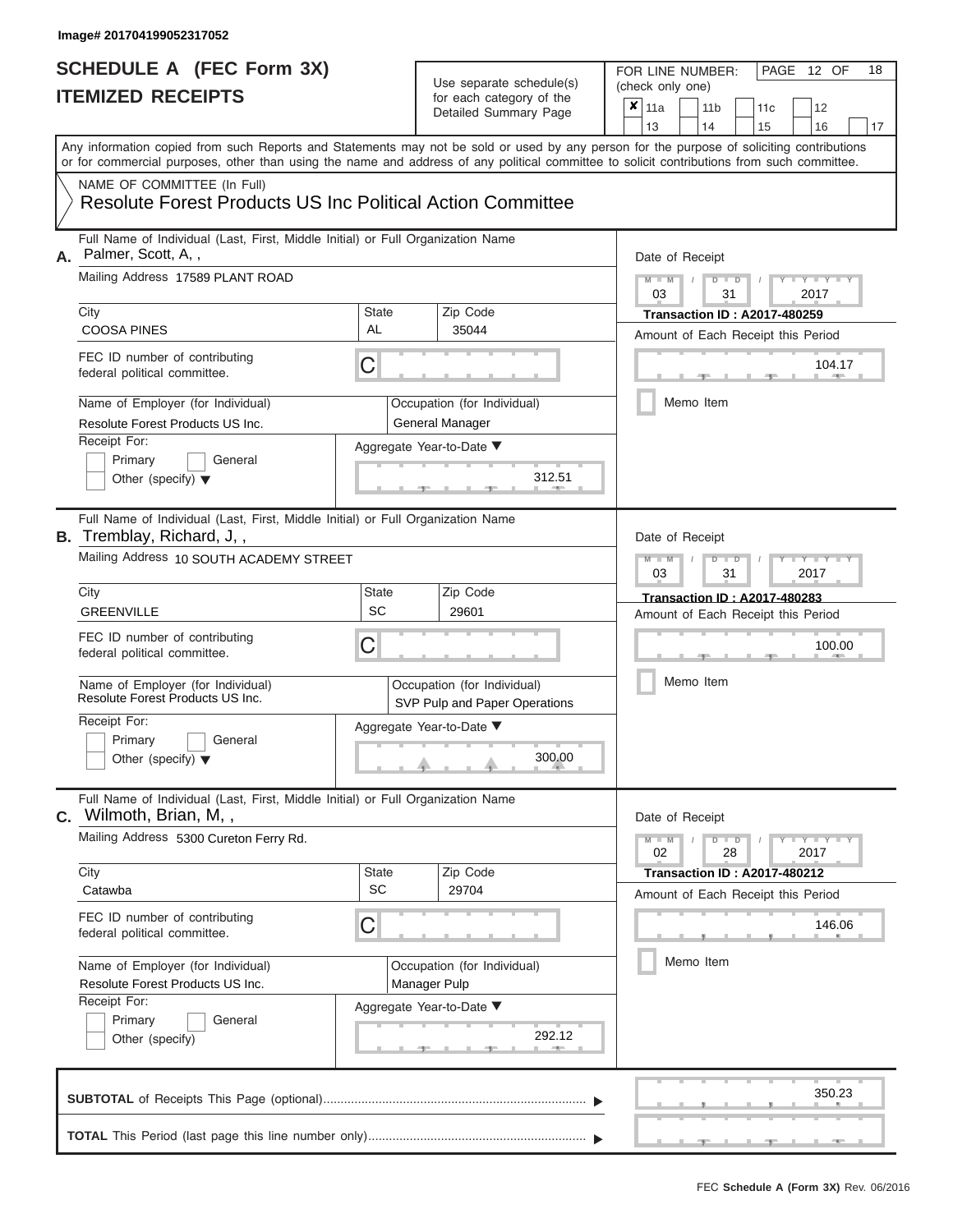| <b>ITEMIZED RECEIPTS</b>                                              | SCHEDULE A (FEC Form 3X)                                                                                               |                    | Use separate schedule(s)<br>for each category of the<br>Detailed Summary Page                                                                     | FOR LINE NUMBER:<br>PAGE 13 OF<br>(check only one)<br>$\boldsymbol{x}$<br>11a<br>11 <sub>b</sub><br>12<br>11c<br>13<br>14                                                                                                                                                                           | 18 |
|-----------------------------------------------------------------------|------------------------------------------------------------------------------------------------------------------------|--------------------|---------------------------------------------------------------------------------------------------------------------------------------------------|-----------------------------------------------------------------------------------------------------------------------------------------------------------------------------------------------------------------------------------------------------------------------------------------------------|----|
| NAME OF COMMITTEE (In Full)                                           |                                                                                                                        |                    | <b>Resolute Forest Products US Inc Political Action Committee</b>                                                                                 | 15<br>16<br>Any information copied from such Reports and Statements may not be sold or used by any person for the purpose of soliciting contributions<br>or for commercial purposes, other than using the name and address of any political committee to solicit contributions from such committee. | 17 |
| Wilmoth, Brian, M,,<br>А.                                             | Full Name of Individual (Last, First, Middle Initial) or Full Organization Name                                        |                    |                                                                                                                                                   | Date of Receipt                                                                                                                                                                                                                                                                                     |    |
|                                                                       | Mailing Address 5300 Cureton Ferry Rd.                                                                                 |                    |                                                                                                                                                   | $M - M$<br>$D$ $D$<br>Y TY T<br>$\sqrt{ }$<br>03<br>31<br>2017                                                                                                                                                                                                                                      |    |
| City<br>Catawba                                                       |                                                                                                                        | State<br>SC        | Zip Code<br>29704                                                                                                                                 | <b>Transaction ID: A2017-480293</b><br>Amount of Each Receipt this Period                                                                                                                                                                                                                           |    |
| FEC ID number of contributing<br>federal political committee.         |                                                                                                                        | С                  |                                                                                                                                                   | 146.06<br><b>AND</b>                                                                                                                                                                                                                                                                                |    |
| Name of Employer (for Individual)<br>Resolute Forest Products US Inc. |                                                                                                                        |                    | Occupation (for Individual)<br>Manager Pulp                                                                                                       | Memo Item                                                                                                                                                                                                                                                                                           |    |
| Receipt For:<br>Primary<br>Other (specify) $\blacktriangledown$       | General                                                                                                                |                    | Aggregate Year-to-Date ▼<br>438.18                                                                                                                |                                                                                                                                                                                                                                                                                                     |    |
| <b>B.</b> Wise, Robert, S,,                                           | Full Name of Individual (Last, First, Middle Initial) or Full Organization Name<br>Mailing Address 1000 PAPERMILL ROAD |                    |                                                                                                                                                   | Date of Receipt<br>$M - M$<br>$D$ $\Box$ $D$<br>Y TY<br>03<br>31<br>2017                                                                                                                                                                                                                            |    |
| City<br>GRENADA                                                       |                                                                                                                        | State<br><b>MS</b> | Zip Code<br>38901                                                                                                                                 | <b>Transaction ID: A2017-480295</b><br>Amount of Each Receipt this Period                                                                                                                                                                                                                           |    |
| FEC ID number of contributing<br>federal political committee.         |                                                                                                                        | С                  |                                                                                                                                                   | 80.83                                                                                                                                                                                                                                                                                               |    |
| Name of Employer (for Individual)<br>Resolute Forest Products US Inc. |                                                                                                                        |                    | Occupation (for Individual)<br>General Manager                                                                                                    | Memo Item                                                                                                                                                                                                                                                                                           |    |
| Receipt For:<br>Primary<br>Other (specify) $\blacktriangledown$       | General                                                                                                                |                    | Aggregate Year-to-Date ▼<br>242.49<br>J.                                                                                                          |                                                                                                                                                                                                                                                                                                     |    |
| C.                                                                    | Full Name of Individual (Last, First, Middle Initial) or Full Organization Name                                        |                    |                                                                                                                                                   | Date of Receipt                                                                                                                                                                                                                                                                                     |    |
| <b>Mailing Address</b>                                                |                                                                                                                        |                    |                                                                                                                                                   | $M - M$<br>$D$ $D$<br>$Y - Y - Y - Y - Y$                                                                                                                                                                                                                                                           |    |
| City                                                                  |                                                                                                                        | State              | Zip Code                                                                                                                                          | Amount of Each Receipt this Period                                                                                                                                                                                                                                                                  |    |
| FEC ID number of contributing<br>federal political committee.         |                                                                                                                        | С                  |                                                                                                                                                   |                                                                                                                                                                                                                                                                                                     |    |
| Name of Employer (for Individual)                                     |                                                                                                                        |                    | Occupation (for Individual)                                                                                                                       | Memo Item                                                                                                                                                                                                                                                                                           |    |
| Receipt For:<br>Primary<br>Other (specify)                            | General                                                                                                                |                    | Aggregate Year-to-Date ▼<br><u> grad de la grad de la grad de la grad de la grad de la grad de la grad de la grad de la grad de la grad de la</u> |                                                                                                                                                                                                                                                                                                     |    |
|                                                                       |                                                                                                                        |                    |                                                                                                                                                   | 226.89                                                                                                                                                                                                                                                                                              |    |
|                                                                       |                                                                                                                        |                    |                                                                                                                                                   | 2106.00                                                                                                                                                                                                                                                                                             |    |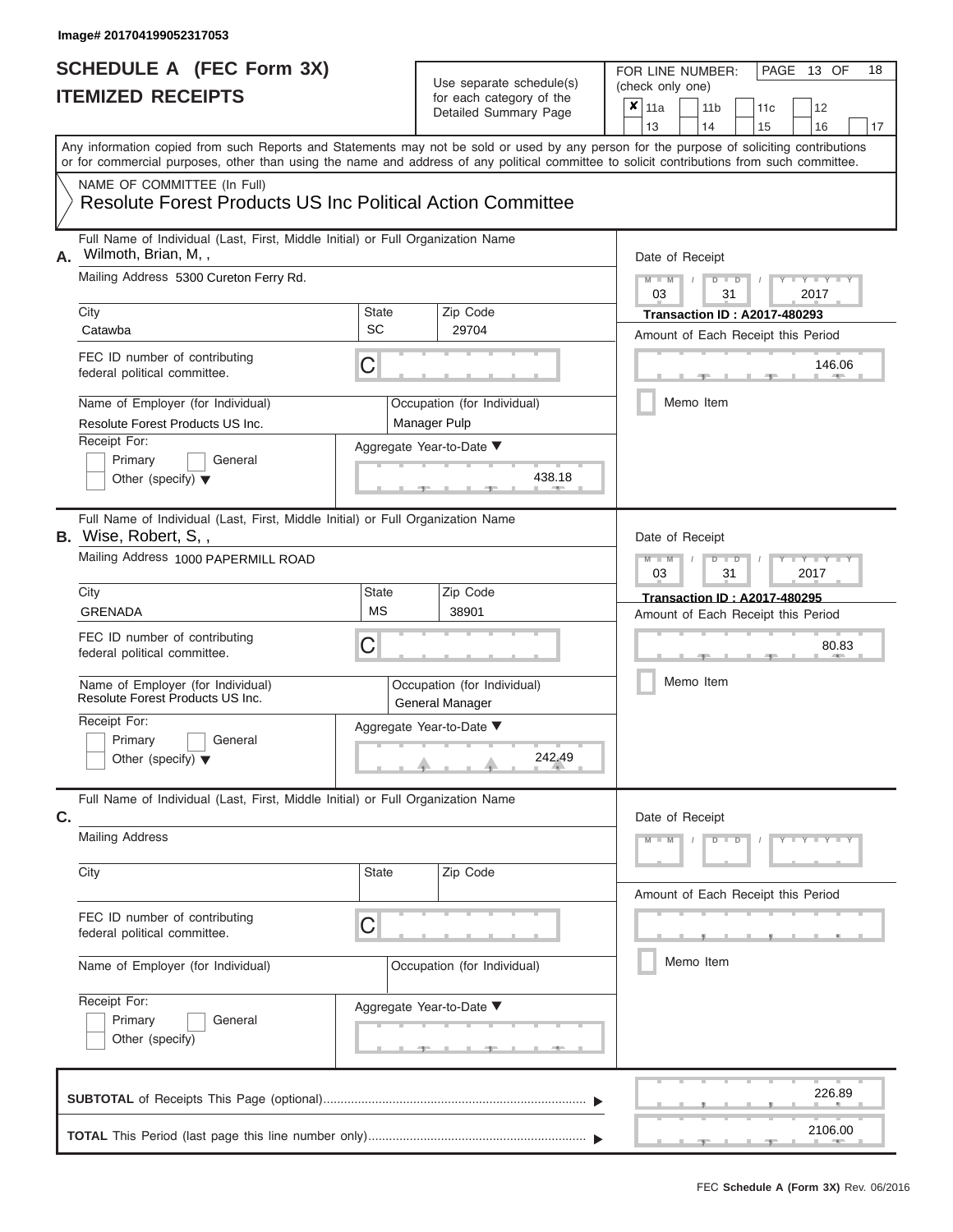|                               | <b>SCHEDULE B</b> (FEC Form 3X)                                                                                                                                                                                                                                                         |                                                                                            | Use separate schedule(s)                |           |                   |                                          | PAGE 14 OF<br>18<br>FOR LINE NUMBER:                               |  |  |
|-------------------------------|-----------------------------------------------------------------------------------------------------------------------------------------------------------------------------------------------------------------------------------------------------------------------------------------|--------------------------------------------------------------------------------------------|-----------------------------------------|-----------|-------------------|------------------------------------------|--------------------------------------------------------------------|--|--|
| <b>ITEMIZED DISBURSEMENTS</b> |                                                                                                                                                                                                                                                                                         | for each category of the                                                                   |                                         |           | 21 <sub>b</sub>   | (check only one)<br>22<br>23<br>27<br>26 |                                                                    |  |  |
|                               |                                                                                                                                                                                                                                                                                         |                                                                                            | Detailed Summary Page                   |           |                   | 28a                                      | x<br>28 <sub>b</sub><br>28 <sub>c</sub><br>29<br>30 <sub>b</sub>   |  |  |
|                               | Any information copied from such Reports and Statements may not be sold or used by any person for the purpose of soliciting contributions<br>or for commercial purposes, other than using the name and address of any political committee to solicit contributions from such committee. |                                                                                            |                                         |           |                   |                                          |                                                                    |  |  |
|                               | NAME OF COMMITTEE (In Full)                                                                                                                                                                                                                                                             |                                                                                            |                                         |           |                   |                                          |                                                                    |  |  |
|                               | <b>Resolute Forest Products US Inc Political Action Committee</b>                                                                                                                                                                                                                       |                                                                                            |                                         |           |                   |                                          |                                                                    |  |  |
|                               | Full Name (Last, First, Middle Initial)<br>A. Mike Rogers for Congress                                                                                                                                                                                                                  | Date of Disbursement<br><b>LY LY LY</b><br>$\blacksquare$ M<br>$D$ $D$<br>04<br>05<br>2017 |                                         |           |                   |                                          |                                                                    |  |  |
|                               | Mailing Address P.O. Box 1113                                                                                                                                                                                                                                                           |                                                                                            |                                         |           |                   |                                          |                                                                    |  |  |
|                               | City<br>Anniston                                                                                                                                                                                                                                                                        | <b>State</b><br>AL                                                                         | Zip Code<br>36202                       |           |                   |                                          | <b>FEC Identification Number</b>                                   |  |  |
|                               | Purpose of Disbursement                                                                                                                                                                                                                                                                 |                                                                                            |                                         |           |                   |                                          | C<br>C00367862                                                     |  |  |
|                               | Contribution<br>Candidate Name                                                                                                                                                                                                                                                          |                                                                                            |                                         |           | 011               |                                          | <b>Transaction ID: B645434</b>                                     |  |  |
|                               | Rogers, Mike, , ,                                                                                                                                                                                                                                                                       |                                                                                            |                                         |           | Category/<br>Type |                                          | Amount of Each Disbursement this Period                            |  |  |
|                               | Office Sought:<br>House                                                                                                                                                                                                                                                                 | Disbursement For: 2018                                                                     |                                         |           |                   |                                          | 1000.00                                                            |  |  |
|                               | Senate<br>$\boldsymbol{x}$<br>President<br>AL<br>State:<br>District:                                                                                                                                                                                                                    | Primary<br>Other (specify) $\blacktriangledown$                                            | General                                 |           |                   |                                          | Memo Item                                                          |  |  |
|                               | 03<br>Full Name (Last, First, Middle Initial)                                                                                                                                                                                                                                           |                                                                                            |                                         |           |                   |                                          |                                                                    |  |  |
|                               | B. Angus King for US Senate Campaign                                                                                                                                                                                                                                                    | Date of Disbursement<br><b>TEY TEY TEY</b><br>$M - M$<br>$D$ $D$<br>01<br>30<br>2017       |                                         |           |                   |                                          |                                                                    |  |  |
|                               | Mailing Address 220 I Street NE Suite 110                                                                                                                                                                                                                                               |                                                                                            |                                         |           |                   |                                          |                                                                    |  |  |
|                               | City<br>Washington                                                                                                                                                                                                                                                                      | State<br>DC                                                                                | Zip Code<br>20002                       |           |                   |                                          | <b>FEC Identification Number</b>                                   |  |  |
|                               | Purpose of Disbursement<br>Contribution                                                                                                                                                                                                                                                 |                                                                                            |                                         |           | 011               |                                          | C<br>C00516047                                                     |  |  |
|                               | Candidate Name                                                                                                                                                                                                                                                                          |                                                                                            |                                         |           | Category/         |                                          | Transaction ID: B640560<br>Amount of Each Disbursement this Period |  |  |
|                               | King, Angus, , ,                                                                                                                                                                                                                                                                        |                                                                                            |                                         |           |                   |                                          |                                                                    |  |  |
|                               | Office Sought:<br>House                                                                                                                                                                                                                                                                 | Disbursement For: 2018<br>Primary<br>Senate<br>$\boldsymbol{x}$<br>$\mathbf{x}$            |                                         |           |                   |                                          | 1000.00                                                            |  |  |
|                               | President<br>State:<br>ME<br>District:                                                                                                                                                                                                                                                  | Other (specify)                                                                            | General                                 |           |                   |                                          | Memo Item                                                          |  |  |
|                               | Full Name (Last, First, Middle Initial)                                                                                                                                                                                                                                                 |                                                                                            |                                         |           |                   |                                          |                                                                    |  |  |
| C.                            | <b>Bruce Poliquin for Congress</b>                                                                                                                                                                                                                                                      | Date of Disbursement                                                                       |                                         |           |                   |                                          |                                                                    |  |  |
|                               | Mailing Address 40 Lafayette Street                                                                                                                                                                                                                                                     | $T - Y$ $T - Y$<br>$D$ $D$<br>$M - M$<br>02<br>2017<br>02                                  |                                         |           |                   |                                          |                                                                    |  |  |
|                               | City                                                                                                                                                                                                                                                                                    | State<br><b>ME</b>                                                                         | Zip Code<br>04096                       |           |                   |                                          | <b>FEC Identification Number</b>                                   |  |  |
|                               | Yarmouth<br>Purpose of Disbursement<br>Contribution                                                                                                                                                                                                                                     | С<br>C00518654                                                                             |                                         |           |                   |                                          |                                                                    |  |  |
|                               | Candidate Name                                                                                                                                                                                                                                                                          | Transaction ID: B640801                                                                    |                                         |           |                   |                                          |                                                                    |  |  |
|                               | Poliquin, Bruce, L,,                                                                                                                                                                                                                                                                    | Category/                                                                                  | Amount of Each Disbursement this Period |           |                   |                                          |                                                                    |  |  |
|                               | Office Sought:<br>Disbursement For: 2018<br>House<br>$\boldsymbol{x}$<br>Senate                                                                                                                                                                                                         |                                                                                            |                                         | 1000.00   |                   |                                          |                                                                    |  |  |
|                               | ×<br>President                                                                                                                                                                                                                                                                          | Primary<br>Other (specify) $\blacktriangledown$                                            |                                         | Memo Item |                   |                                          |                                                                    |  |  |
|                               | State:<br>ME<br>District:<br>02                                                                                                                                                                                                                                                         |                                                                                            |                                         |           |                   |                                          |                                                                    |  |  |
|                               |                                                                                                                                                                                                                                                                                         |                                                                                            |                                         |           |                   |                                          | 3000.00                                                            |  |  |
|                               |                                                                                                                                                                                                                                                                                         |                                                                                            |                                         |           |                   |                                          |                                                                    |  |  |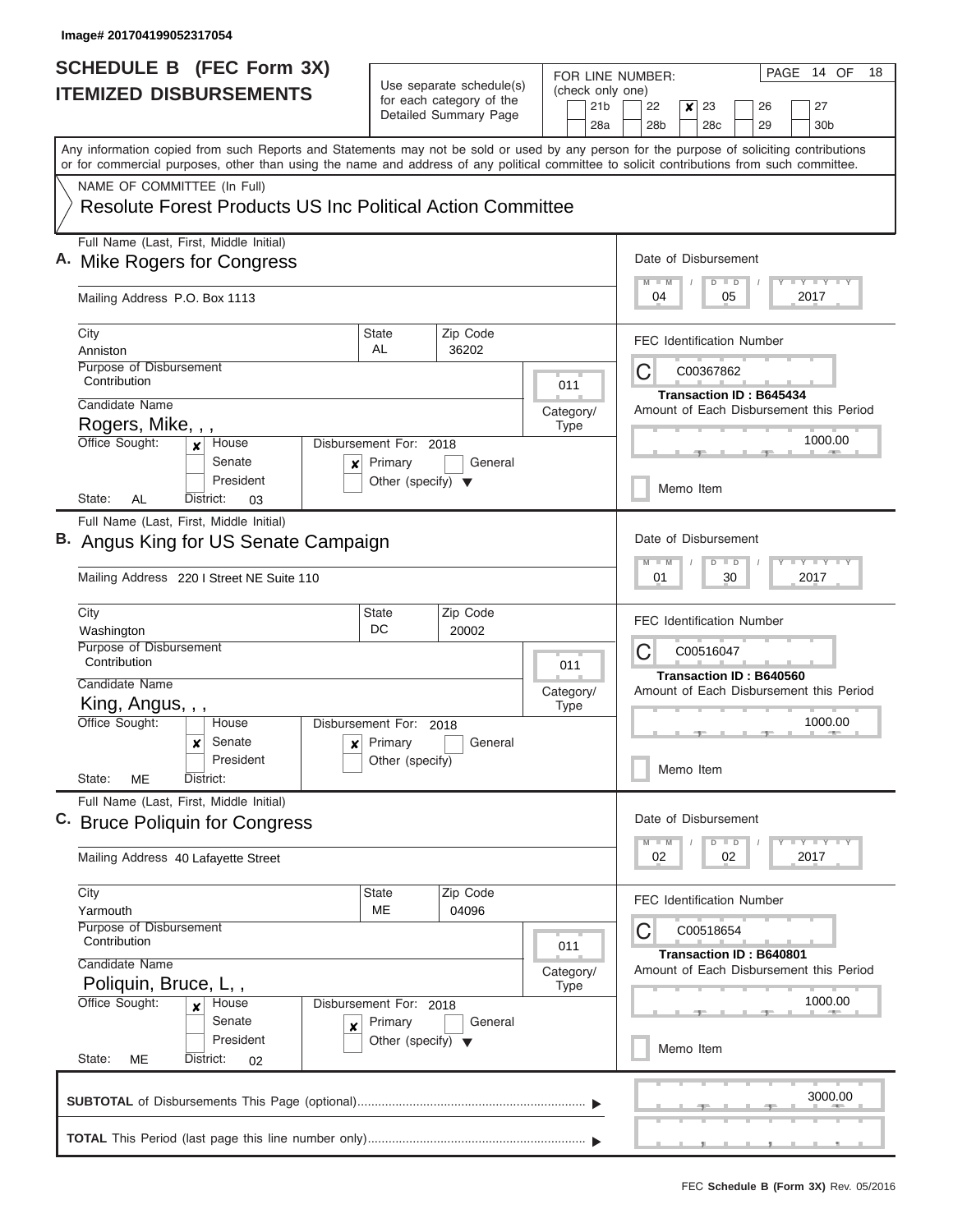| SCHEDULE B (FEC Form 3X)<br><b>ITEMIZED DISBURSEMENTS</b>                                                                                                                                                                                                                               |                                                                                      | Use separate schedule(s)                          |                   | PAGE 15 OF<br>18<br>FOR LINE NUMBER:<br>(check only one)                                                           |
|-----------------------------------------------------------------------------------------------------------------------------------------------------------------------------------------------------------------------------------------------------------------------------------------|--------------------------------------------------------------------------------------|---------------------------------------------------|-------------------|--------------------------------------------------------------------------------------------------------------------|
|                                                                                                                                                                                                                                                                                         |                                                                                      | for each category of the<br>Detailed Summary Page |                   | 21 <sub>b</sub><br>22<br>23<br>27<br>×<br>26<br>28a<br>28 <sub>b</sub><br>28 <sub>c</sub><br>29<br>30 <sub>b</sub> |
| Any information copied from such Reports and Statements may not be sold or used by any person for the purpose of soliciting contributions<br>or for commercial purposes, other than using the name and address of any political committee to solicit contributions from such committee. |                                                                                      |                                                   |                   |                                                                                                                    |
| NAME OF COMMITTEE (In Full)<br>Resolute Forest Products US Inc Political Action Committee                                                                                                                                                                                               |                                                                                      |                                                   |                   |                                                                                                                    |
| Full Name (Last, First, Middle Initial)<br>A. Friends of Bennie Thompson                                                                                                                                                                                                                | Date of Disbursement<br>$M$ $M$<br>$\blacksquare$<br>$D$ $D$                         |                                                   |                   |                                                                                                                    |
| Mailing Address 413 New Jersey Ave. SE                                                                                                                                                                                                                                                  | 03<br>09<br>2017                                                                     |                                                   |                   |                                                                                                                    |
| City<br>Washington                                                                                                                                                                                                                                                                      | <b>State</b><br>DC                                                                   | Zip Code<br>20003                                 |                   | <b>FEC Identification Number</b>                                                                                   |
| Purpose of Disbursement<br>Contribution                                                                                                                                                                                                                                                 | 011                                                                                  | С<br>C00279851<br>Transaction ID: B642988         |                   |                                                                                                                    |
| Candidate Name<br>Thompson, Bennie, G,,                                                                                                                                                                                                                                                 |                                                                                      |                                                   | Category/<br>Type | Amount of Each Disbursement this Period                                                                            |
| Office Sought:<br>House<br>$\boldsymbol{x}$<br>Senate<br>×<br>President                                                                                                                                                                                                                 | Disbursement For: 2018<br>Primary<br>Other (specify) $\blacktriangledown$            | General                                           |                   | 1000.00<br>Memo Item                                                                                               |
| State:<br>МS<br>District:<br>02<br>Full Name (Last, First, Middle Initial)                                                                                                                                                                                                              |                                                                                      |                                                   |                   |                                                                                                                    |
| B. Wicker for Senate                                                                                                                                                                                                                                                                    | Date of Disbursement<br>$-1$ $-1$ $-1$ $-1$ $-1$<br>$M - M$<br>$D$ $D$               |                                                   |                   |                                                                                                                    |
| Mailing Address 1214 A Ingleside Avenue                                                                                                                                                                                                                                                 | 03<br>09<br>2017                                                                     |                                                   |                   |                                                                                                                    |
| City<br>McLean                                                                                                                                                                                                                                                                          | <b>State</b><br>VA                                                                   | Zip Code<br>22101                                 |                   | <b>FEC Identification Number</b>                                                                                   |
| Purpose of Disbursement<br>Contribution<br>Candidate Name                                                                                                                                                                                                                               | С<br>C00443218<br>Transaction ID: B642987<br>Amount of Each Disbursement this Period |                                                   |                   |                                                                                                                    |
| Wicker, Roger, , ,<br>Office Sought:<br>Disbursement For: 2018<br>House                                                                                                                                                                                                                 | Category/<br><b>Type</b>                                                             | 1000.00                                           |                   |                                                                                                                    |
| Senate<br>$\boldsymbol{\mathsf{x}}$<br>President                                                                                                                                                                                                                                        | $x$ Primary<br>Other (specify)                                                       | General                                           |                   | $\frac{1}{2} \left( \frac{1}{2} \right) \left( \frac{1}{2} \right) \left( \frac{1}{2} \right)$<br>Memo Item        |
| State:<br>МS<br>District:<br>Full Name (Last, First, Middle Initial)                                                                                                                                                                                                                    |                                                                                      |                                                   |                   |                                                                                                                    |
| C. Walden for Congress                                                                                                                                                                                                                                                                  | Date of Disbursement<br>Y FY FY FY<br>$M$ $M$<br>$D$ $D$                             |                                                   |                   |                                                                                                                    |
| Mailing Address 213 Ashby Street                                                                                                                                                                                                                                                        | 04<br>04<br>2017                                                                     |                                                   |                   |                                                                                                                    |
| City<br>Alexandria                                                                                                                                                                                                                                                                      | State<br>VA                                                                          | Zip Code<br>22305                                 |                   | <b>FEC Identification Number</b>                                                                                   |
| Purpose of Disbursement<br>Contribution<br>Candidate Name                                                                                                                                                                                                                               | C<br>C00333427<br>Transaction ID: B645399                                            |                                                   |                   |                                                                                                                    |
| Walden, Gregory Paul, , ,<br>Office Sought:<br>House<br>Disbursement For: 2018<br>$\mathbf{x}$                                                                                                                                                                                          | Amount of Each Disbursement this Period<br>Category/<br>1000.00                      |                                                   |                   |                                                                                                                    |
| Senate<br>$\boldsymbol{x}$<br>President                                                                                                                                                                                                                                                 | Primary<br>Other (specify) $\blacktriangledown$                                      | General                                           |                   | Memo Item                                                                                                          |
| State:<br>OR.<br>District:<br>02                                                                                                                                                                                                                                                        |                                                                                      |                                                   |                   |                                                                                                                    |
|                                                                                                                                                                                                                                                                                         |                                                                                      |                                                   |                   | 3000.00                                                                                                            |
|                                                                                                                                                                                                                                                                                         |                                                                                      |                                                   |                   |                                                                                                                    |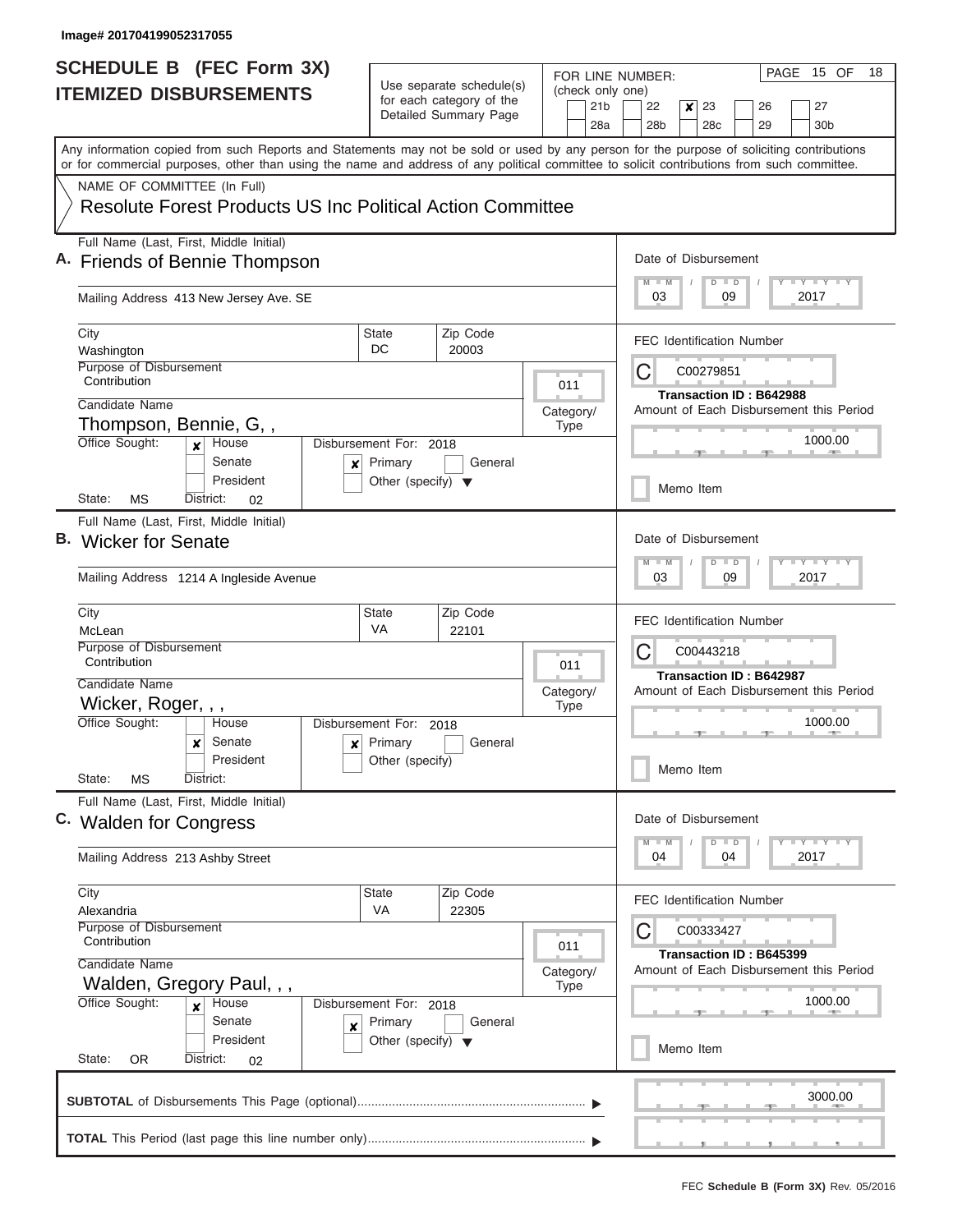|                               | <b>SCHEDULE B</b> (FEC Form 3X)                                                                                                                                                                                                                                                         |                                                             |                                                                           |                          | PAGE 16 OF<br>18<br>FOR LINE NUMBER:                                                                                              |  |  |  |
|-------------------------------|-----------------------------------------------------------------------------------------------------------------------------------------------------------------------------------------------------------------------------------------------------------------------------------------|-------------------------------------------------------------|---------------------------------------------------------------------------|--------------------------|-----------------------------------------------------------------------------------------------------------------------------------|--|--|--|
| <b>ITEMIZED DISBURSEMENTS</b> |                                                                                                                                                                                                                                                                                         | Use separate schedule(s)<br>for each category of the        |                                                                           |                          | (check only one)                                                                                                                  |  |  |  |
|                               |                                                                                                                                                                                                                                                                                         |                                                             | Detailed Summary Page                                                     |                          | 21 <sub>b</sub><br>23<br>27<br>22<br>$\boldsymbol{x}$<br>26<br>28a<br>28 <sub>b</sub><br>28 <sub>c</sub><br>29<br>30 <sub>b</sub> |  |  |  |
|                               | Any information copied from such Reports and Statements may not be sold or used by any person for the purpose of soliciting contributions<br>or for commercial purposes, other than using the name and address of any political committee to solicit contributions from such committee. |                                                             |                                                                           |                          |                                                                                                                                   |  |  |  |
|                               | NAME OF COMMITTEE (In Full)                                                                                                                                                                                                                                                             |                                                             |                                                                           |                          |                                                                                                                                   |  |  |  |
|                               | Resolute Forest Products US Inc Political Action Committee                                                                                                                                                                                                                              |                                                             |                                                                           |                          |                                                                                                                                   |  |  |  |
|                               | Full Name (Last, First, Middle Initial)<br>A. Friends of Jim Clyburn                                                                                                                                                                                                                    | Date of Disbursement<br>Y I Y I Y I Y<br>$M$ $M$<br>$D$ $D$ |                                                                           |                          |                                                                                                                                   |  |  |  |
|                               | Mailing Address 499 Capitol Street SW Suite 422                                                                                                                                                                                                                                         | 02<br>07<br>2017                                            |                                                                           |                          |                                                                                                                                   |  |  |  |
|                               | City                                                                                                                                                                                                                                                                                    | State                                                       | Zip Code                                                                  |                          | <b>FEC Identification Number</b>                                                                                                  |  |  |  |
|                               | Washington<br>Purpose of Disbursement                                                                                                                                                                                                                                                   | DC                                                          | 20003                                                                     |                          | С<br>C00255562                                                                                                                    |  |  |  |
|                               | Contribution                                                                                                                                                                                                                                                                            | 011                                                         |                                                                           |                          |                                                                                                                                   |  |  |  |
|                               | Candidate Name                                                                                                                                                                                                                                                                          | Category/                                                   | <b>Transaction ID: B640940</b><br>Amount of Each Disbursement this Period |                          |                                                                                                                                   |  |  |  |
|                               | Clyburn, James, E,,                                                                                                                                                                                                                                                                     |                                                             |                                                                           | <b>Type</b>              |                                                                                                                                   |  |  |  |
|                               | Office Sought:<br>House<br>$\mathbf{x}$<br>Senate<br>$\boldsymbol{x}$                                                                                                                                                                                                                   | Disbursement For: 2018<br>Primary                           | General                                                                   |                          | 1000.00                                                                                                                           |  |  |  |
|                               | President<br>SC<br>State:<br>District:<br>06                                                                                                                                                                                                                                            | Other (specify) $\blacktriangledown$                        |                                                                           |                          | Memo Item                                                                                                                         |  |  |  |
|                               | Full Name (Last, First, Middle Initial)                                                                                                                                                                                                                                                 |                                                             |                                                                           |                          |                                                                                                                                   |  |  |  |
|                               | B. Pope for Congress                                                                                                                                                                                                                                                                    | Date of Disbursement                                        |                                                                           |                          |                                                                                                                                   |  |  |  |
|                               | Mailing Address P.O. Box 11711                                                                                                                                                                                                                                                          | $Y = Y = Y - Y$<br>$M - M$<br>$D$ $D$<br>03<br>2017<br>14   |                                                                           |                          |                                                                                                                                   |  |  |  |
|                               | City<br>Rock Hill                                                                                                                                                                                                                                                                       | <b>State</b><br>SC                                          | Zip Code<br>29731                                                         |                          | <b>FEC Identification Number</b>                                                                                                  |  |  |  |
|                               | Purpose of Disbursement<br>Contribution                                                                                                                                                                                                                                                 |                                                             |                                                                           |                          | C<br>C00632505                                                                                                                    |  |  |  |
|                               | Candidate Name                                                                                                                                                                                                                                                                          |                                                             |                                                                           | 011                      | <b>Transaction ID: B643486</b>                                                                                                    |  |  |  |
|                               | Pope, Tommy, , ,                                                                                                                                                                                                                                                                        |                                                             |                                                                           | Category/<br><b>Type</b> | Amount of Each Disbursement this Period                                                                                           |  |  |  |
|                               | Office Sought:<br>Disbursement For: 2017<br>House                                                                                                                                                                                                                                       |                                                             | 1000.00                                                                   |                          |                                                                                                                                   |  |  |  |
|                               | Senate                                                                                                                                                                                                                                                                                  | Primary<br>General                                          |                                                                           |                          |                                                                                                                                   |  |  |  |
|                               | President<br>$\boldsymbol{x}$<br>State:<br>SC<br>District:<br>05                                                                                                                                                                                                                        | Other (specify)                                             | Special                                                                   |                          | Memo Item                                                                                                                         |  |  |  |
|                               | Full Name (Last, First, Middle Initial)                                                                                                                                                                                                                                                 | Date of Disbursement                                        |                                                                           |                          |                                                                                                                                   |  |  |  |
|                               | C. Tom Rice for Congress                                                                                                                                                                                                                                                                | Y FY FY FY<br>$M - M$<br>$D$ $D$                            |                                                                           |                          |                                                                                                                                   |  |  |  |
|                               | Mailing Address 516 N. Washington Street                                                                                                                                                                                                                                                | 2017<br>04<br>05                                            |                                                                           |                          |                                                                                                                                   |  |  |  |
|                               | City<br>Alexandria                                                                                                                                                                                                                                                                      | State<br><b>VA</b>                                          | Zip Code<br>22314                                                         |                          | <b>FEC Identification Number</b>                                                                                                  |  |  |  |
|                               | Purpose of Disbursement<br>Contribution                                                                                                                                                                                                                                                 | С<br>C00506048                                              |                                                                           |                          |                                                                                                                                   |  |  |  |
|                               | Candidate Name                                                                                                                                                                                                                                                                          | Transaction ID: B645433                                     |                                                                           |                          |                                                                                                                                   |  |  |  |
|                               | Rice, Tom, , ,                                                                                                                                                                                                                                                                          | Amount of Each Disbursement this Period<br>Category/        |                                                                           |                          |                                                                                                                                   |  |  |  |
|                               | Office Sought:<br>Disbursement For: 2018<br>House<br>$\boldsymbol{x}$                                                                                                                                                                                                                   | 1000.00                                                     |                                                                           |                          |                                                                                                                                   |  |  |  |
|                               | Senate<br>×                                                                                                                                                                                                                                                                             | Primary<br>Other (specify) $\blacktriangledown$             | General                                                                   |                          |                                                                                                                                   |  |  |  |
|                               | President<br>State:<br>District:<br>SC<br>07                                                                                                                                                                                                                                            | Memo Item                                                   |                                                                           |                          |                                                                                                                                   |  |  |  |
|                               |                                                                                                                                                                                                                                                                                         |                                                             |                                                                           |                          |                                                                                                                                   |  |  |  |
|                               |                                                                                                                                                                                                                                                                                         |                                                             |                                                                           |                          | 3000.00                                                                                                                           |  |  |  |
|                               |                                                                                                                                                                                                                                                                                         |                                                             |                                                                           |                          |                                                                                                                                   |  |  |  |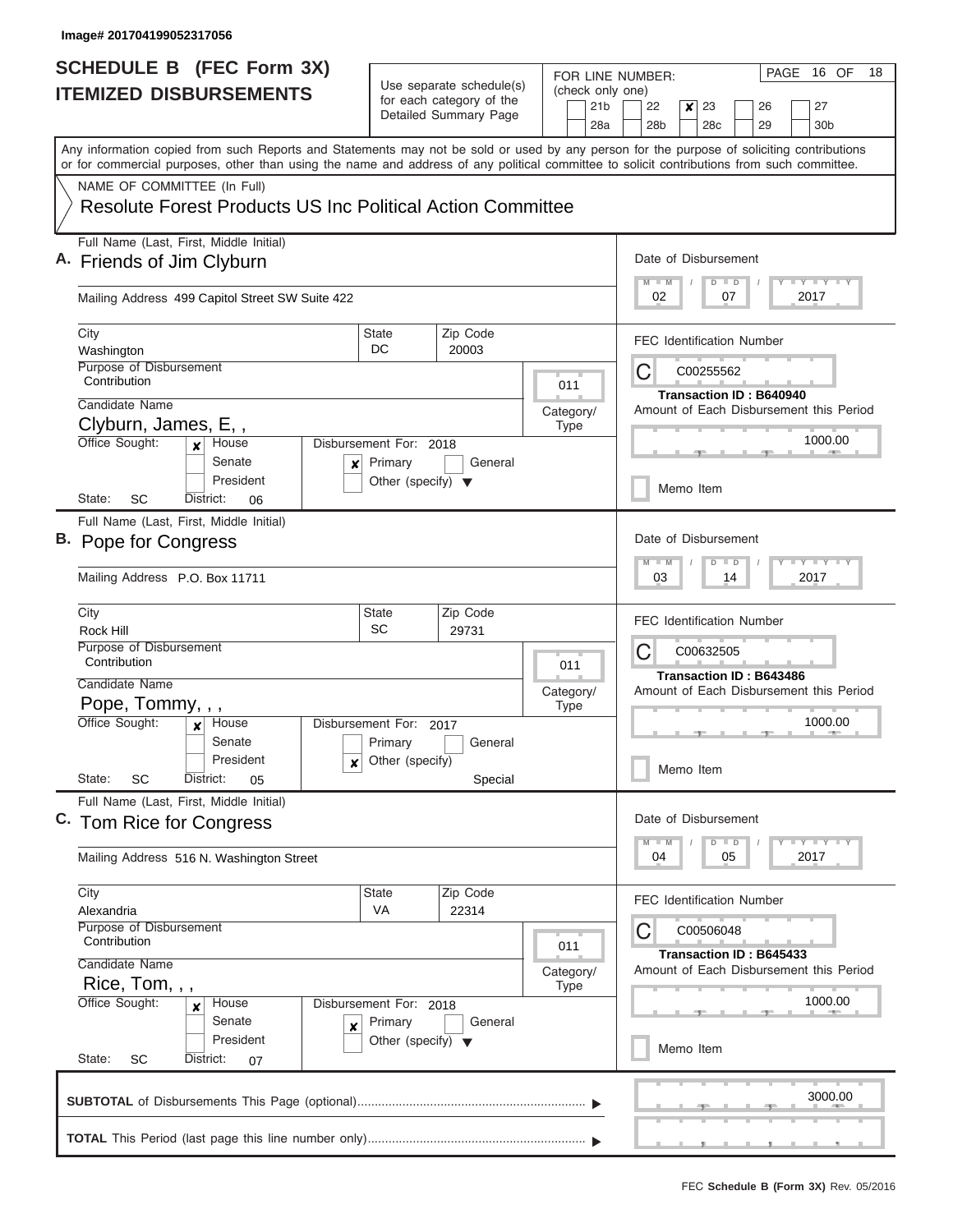| <b>SCHEDULE B</b> (FEC Form 3X)                                                                                                                                                                                                                                                         |                                                                           |                                                                               | FOR LINE NUMBER:                                   | PAGE 17 OF<br>18                                                                                        |  |  |  |
|-----------------------------------------------------------------------------------------------------------------------------------------------------------------------------------------------------------------------------------------------------------------------------------------|---------------------------------------------------------------------------|-------------------------------------------------------------------------------|----------------------------------------------------|---------------------------------------------------------------------------------------------------------|--|--|--|
| <b>ITEMIZED DISBURSEMENTS</b>                                                                                                                                                                                                                                                           |                                                                           | Use separate schedule(s)<br>for each category of the<br>Detailed Summary Page | (check only one)<br>21 <sub>b</sub><br>28a         | 22<br>23<br>26<br>27<br>$\boldsymbol{x}$<br>28 <sub>b</sub><br>28 <sub>c</sub><br>29<br>30 <sub>b</sub> |  |  |  |
| Any information copied from such Reports and Statements may not be sold or used by any person for the purpose of soliciting contributions<br>or for commercial purposes, other than using the name and address of any political committee to solicit contributions from such committee. |                                                                           |                                                                               |                                                    |                                                                                                         |  |  |  |
| NAME OF COMMITTEE (In Full)                                                                                                                                                                                                                                                             |                                                                           |                                                                               |                                                    |                                                                                                         |  |  |  |
| <b>Resolute Forest Products US Inc Political Action Committee</b>                                                                                                                                                                                                                       |                                                                           |                                                                               |                                                    |                                                                                                         |  |  |  |
| Full Name (Last, First, Middle Initial)<br>A. Chuck Fleischmann for Congress Committee                                                                                                                                                                                                  | Date of Disbursement<br><b>LY LY LY</b><br>$M$ $M$<br>$D$ $D$             |                                                                               |                                                    |                                                                                                         |  |  |  |
| Mailing Address 499 South Capitol Street SW Suite                                                                                                                                                                                                                                       | 02<br>2017<br>27                                                          |                                                                               |                                                    |                                                                                                         |  |  |  |
| City<br>Washington                                                                                                                                                                                                                                                                      | State<br>DC                                                               | Zip Code<br>20003                                                             |                                                    | <b>FEC Identification Number</b>                                                                        |  |  |  |
| Purpose of Disbursement<br>Contribution                                                                                                                                                                                                                                                 |                                                                           |                                                                               | 011                                                | С<br>C00461822                                                                                          |  |  |  |
| Candidate Name                                                                                                                                                                                                                                                                          |                                                                           |                                                                               | Category/                                          | <b>Transaction ID: B642277</b><br>Amount of Each Disbursement this Period                               |  |  |  |
| Fleischmann, Chuck, , ,                                                                                                                                                                                                                                                                 |                                                                           |                                                                               | <b>Type</b>                                        | 1000.00                                                                                                 |  |  |  |
| Office Sought:<br>House<br>$\mathbf{x}$<br>Senate<br>×<br>President                                                                                                                                                                                                                     | Disbursement For: 2018<br>Primary<br>Other (specify) $\blacktriangledown$ | General                                                                       |                                                    |                                                                                                         |  |  |  |
| State:<br>ΤN<br>District:<br>03                                                                                                                                                                                                                                                         |                                                                           |                                                                               |                                                    | Memo Item                                                                                               |  |  |  |
| Full Name (Last, First, Middle Initial)<br>B. Rock City PAC<br>Mailing Address 4515 Harding Pike Suite 110                                                                                                                                                                              |                                                                           |                                                                               |                                                    |                                                                                                         |  |  |  |
|                                                                                                                                                                                                                                                                                         |                                                                           |                                                                               |                                                    |                                                                                                         |  |  |  |
| City<br>Nashville<br>Purpose of Disbursement                                                                                                                                                                                                                                            | State<br><b>TN</b>                                                        |                                                                               | <b>FEC Identification Number</b><br>С<br>C00436410 |                                                                                                         |  |  |  |
| Contribution<br>Candidate Name                                                                                                                                                                                                                                                          |                                                                           |                                                                               | 011<br>Category/<br><b>Type</b>                    | Transaction ID: B645398<br>Amount of Each Disbursement this Period                                      |  |  |  |
| Office Sought:<br>House<br>Senate                                                                                                                                                                                                                                                       | Disbursement For:<br>Primary                                              | 2017<br>General                                                               |                                                    | 1000.00                                                                                                 |  |  |  |
| President<br>×<br>State:<br>District:                                                                                                                                                                                                                                                   | Other (specify)                                                           | Not Applicable                                                                |                                                    | Memo Item                                                                                               |  |  |  |
| Full Name (Last, First, Middle Initial)<br>C. Brady for Congress                                                                                                                                                                                                                        | Date of Disbursement<br>$T$ $Y$ $T$ $Y$ $T$ $Y$<br>$M$ $M$<br>D<br>$\Box$ |                                                                               |                                                    |                                                                                                         |  |  |  |
| Mailing Address 104 Hume Ave.                                                                                                                                                                                                                                                           | 02<br>07<br>2017                                                          |                                                                               |                                                    |                                                                                                         |  |  |  |
| City<br>Alexandria                                                                                                                                                                                                                                                                      | State<br>VA                                                               | Zip Code<br>22301                                                             |                                                    | <b>FEC Identification Number</b>                                                                        |  |  |  |
| Purpose of Disbursement<br>Contribution                                                                                                                                                                                                                                                 | С<br>C00311043<br>Transaction ID: B640941                                 |                                                                               |                                                    |                                                                                                         |  |  |  |
| Candidate Name<br>Brady, Kevin, P,,                                                                                                                                                                                                                                                     | Amount of Each Disbursement this Period                                   |                                                                               |                                                    |                                                                                                         |  |  |  |
| Office Sought:<br>Disbursement For: 2018<br>House<br>×<br>Senate<br>×                                                                                                                                                                                                                   |                                                                           | 1500.00                                                                       |                                                    |                                                                                                         |  |  |  |
| President<br>State:<br>ТX<br>District:<br>08                                                                                                                                                                                                                                            | Other (specify) $\blacktriangledown$                                      |                                                                               |                                                    | Memo Item                                                                                               |  |  |  |
|                                                                                                                                                                                                                                                                                         |                                                                           |                                                                               |                                                    | <b>Program and Contract</b><br>3500.00                                                                  |  |  |  |